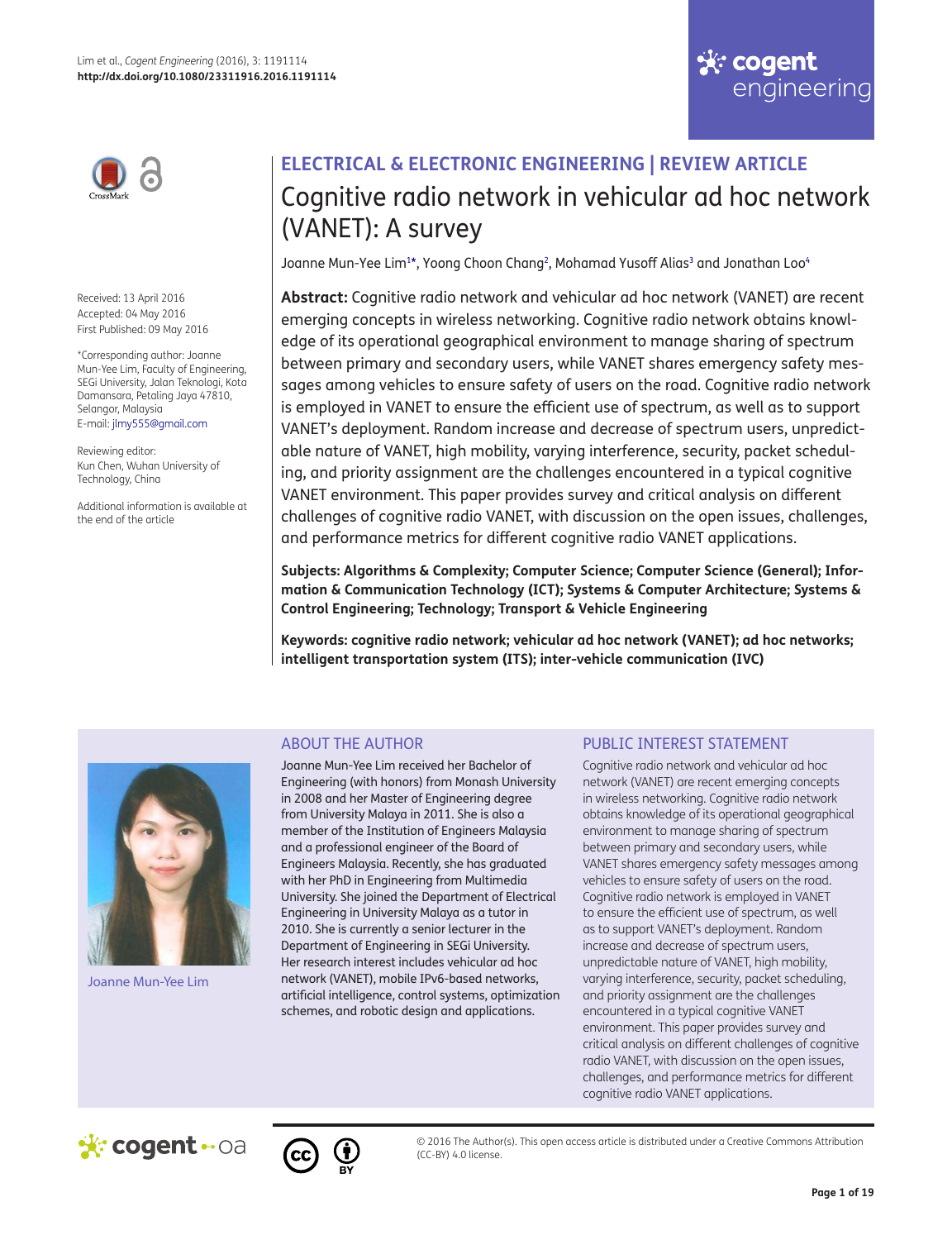#### **1. Introduction**

<span id="page-1-3"></span>Cognitive radio network emerged as the key solution to solve scarcity in spectrum. The primary idea of cognitive radio network is to allow usage of the licensed (primary) users and the unlicensed (secondary) users to share the same bandwidth without causing harmful interference. A cognitive radio device must intelligently detect the availability of spectrum and assign suitable users to occupy the spectrum bandwidth without causing interference to the authorized users (Gonzalez, Picone, & Colabrese, [2012](#page-16-0)). Cognitive radio (CR) technology is capable of making corresponding changes in certain operating parameters and adapt to its internal states by sensing its surrounding environment (Richard Yu, [2011\)](#page-17-0). Cognitive radio was first proposed by Mitola and Maguire ([1999](#page-17-1)) where a Radio Knowledge Representation Language with cognitive radio was proposed to actively manipulate protocol stack in order to adapt and satisfy user needs efficiently. This transforms radio nodes from being blind executors of predefined protocols into intelligent radio domain agents that actively deliver services with the realization of CR.

<span id="page-1-8"></span><span id="page-1-7"></span><span id="page-1-4"></span><span id="page-1-1"></span>There are a few challenges in implementing efficient cognitive radio vehicular ad hoc network (VANET). Cognitive radio networks are motivated by studies such as Islam et al. ([2008](#page-16-1)) and Datla, Wyglinski, and Minden [\(2009\)](#page-16-2) which revealed that a large percentage of the licensed spectrum still experience lack of utilization. Issues such as common control channel, joint spectrum sensing, and cognitive implementation architecture are the open issues highlighted for cognitive radio network development work in Liang, Chen, Li, and Mähönen [\(2008\)](#page-17-2).

<span id="page-1-11"></span><span id="page-1-5"></span>On the other hand, VANET is an emerging technology which addresses issues which concern with car-to-car communication. VANET utilizes ad hoc multi-hop communication among cars with diverse mobility patterns. Vehicle-to-Infrastructure network which can also be referred to as Vehicleto-Roadside network utilizes statically deployed Access Points or Base Stations to connect moving cars (Xu, Garrison, & Wang, [2011](#page-18-0)). The main purpose of VANET is to ensure safety on the roads. In addition to safety applications, VANET also allows users to enjoy comfort applications, such as web browsing and multimedia data downloading (Sou, Shieh, & Lee, [2011\)](#page-18-1). Standards for VANET such as The Institute of Electrical and Electronics Engineers (IEEE) P1609 Wireless Access Vehicular Environment, Dedicated Short Range Communication, and IEEE 802.11p have been developed to accommodate to VANET's requirements (Wang et al., [2012](#page-18-2)).

<span id="page-1-10"></span><span id="page-1-9"></span>With the growing demand for VANETs, cognitive radio network seems to be a promising solution to solve spectrum scarcity. The main challenges for cognitive radio network with VANET are to deal with high mobile nodes under dynamic channel conditions while providing fair spectrum share among nodes. In addition, varying and unpredictable nature of VANET, scheduling efficiency, security, priority assignment, and high nodes mobility are main challenges in ensuring a deployable VANET.

<span id="page-1-2"></span>Framework such as Di Felice, Chowdhury, and Bononi's [\(2010](#page-16-3)) which allows spectrum sharing opportunities for Inter Vehicle Communication (IVC) with the use of cooperative sensing, spectrum allocation, and cooperation process is influential to promote robust primary user detection under fading conditions (Barrachina et al., [2012](#page-16-4); Maslekar, Mouzna, Boussedjra, & Labiod, [2012\)](#page-17-3).

<span id="page-1-6"></span><span id="page-1-0"></span>The main contributions of this work are as follows: firstly, the overview of the advanced cognitive radio network and VANET is discussed. Secondly, the challenges and approaches toward designing cognitive radio VANET are explored. Thirdly, the open issues and research directions of cognitive radio VANET are discussed. Fourthly, the performance metrics for different cognitive radio VANET applications are analyzed.

The outline of the rest of the article is as follows. In Section [2](#page-2-0), we discuss the overview of the current advancements of cognitive radio network and VANET. Section [3](#page-8-0) focuses on the challenges and approaches in designing cognitive radio network in VANET. The open issues and research directions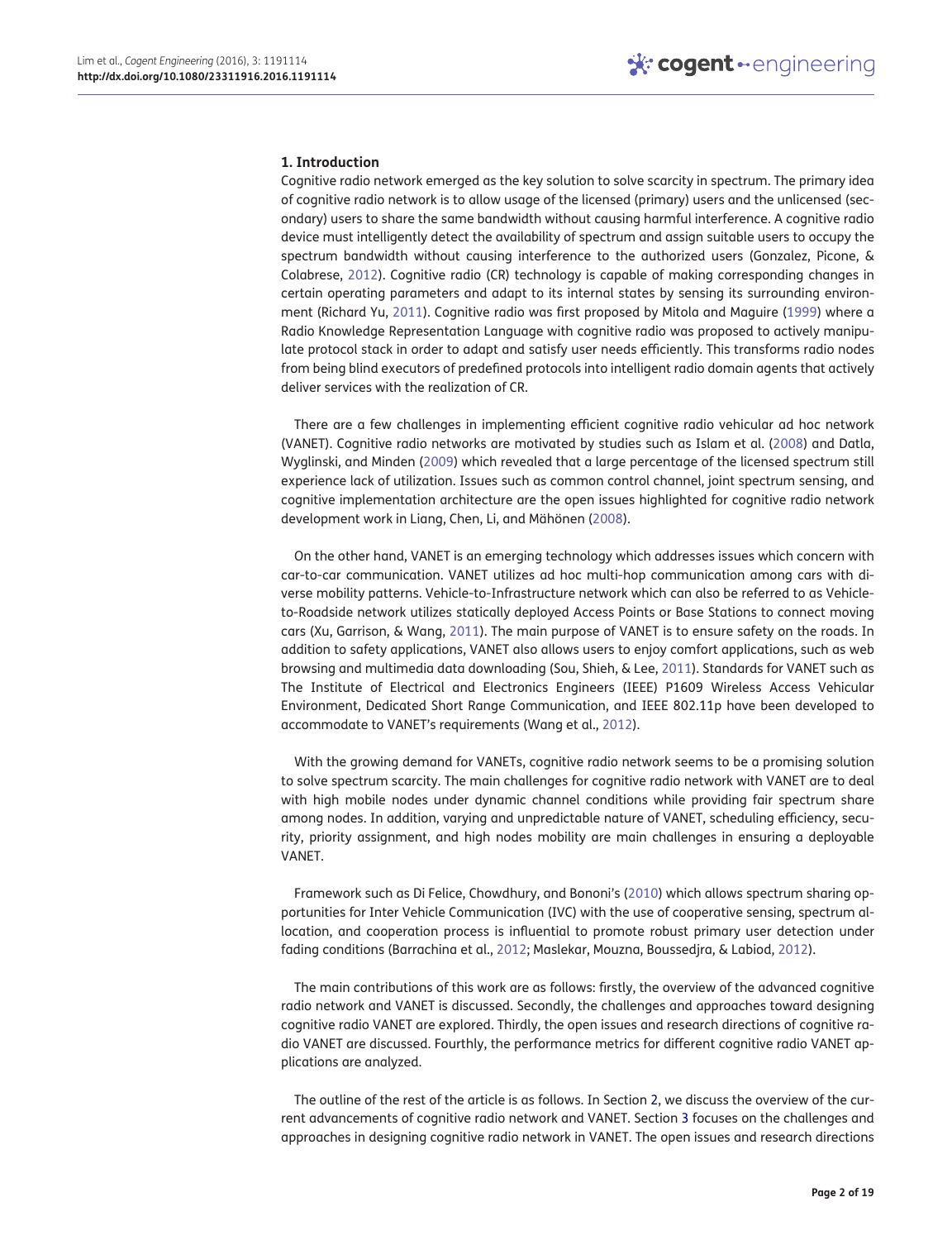<span id="page-2-0"></span>of cognitive radio VANET are discussed in Section [4.](#page-11-0) The performance metrics for different applications is discussed in Section [5.](#page-13-0) Finally, Section [6](#page-15-4) concludes the paper.

## **2. Overview of advanced cognitive radio network and VANET**

In order to solve spectrum starvation in VANET, cognitive radio network is a promising solution toward achieving dynamically accessed available radio spectrum in an opportunistic manner. Motivated by the above observations, this section introduces the main issues and challenges dealt by cognitive radio network and VANET and the approaches toward addressing these challenges individually as discussed in the following sections.

Figure [1](#page-2-1) lists the challenges in cognitive radio network which include beacons, spectrum sensing, geo-location database, medium access control (MAC), and implementation of reliable test beds. On the other hand, in VANET, we encounter issues such as network selection, cross-layer design, routing, security, and implementation of reliable simulators or test beds before the actual deployment of VANET. These issues and implementation of cognitive radio VANET are discussed in detailed in the below sections.

## *2.1. Cognitive radio network*

The main concern in cognitive radio network is to identify available free spectrum. The current spectrum managements which detect and manage the usage of spectrum are discussed in this section. The coordination of operation in cognitive radio network is mainly governed by the level of security, cross-layer design, and MAC layer. The detailed approaches and challenges toward achieving overall spectrum efficiency are discussed in the following subsections.

## *2.1.1. Detecting availability of a channel*

In this section, ways to detect availability of a channel in a cognitive radio network are discussed. There are generally three common methods to detect availability of a channel: beacons, spectrum sensing, and geo-location database. These methods are discussed in detailed below.

*2.1.1.1. Beacons.* Beacons are signals which are sent to different channels to identify the channel availability. In order to transmit beacons, a communication device must have adequate radio frequency output power to disseminate the beacons to their respective locations. The main drawback of using beacons is the increase of frequency resources and additional interference sources which decrease the efficiency of the spectrum.

<span id="page-2-3"></span><span id="page-2-2"></span>However, usage of beacons allows sharing of information on the spectrum availability and thus in Lei and Chin [\(2008\)](#page-17-4), synchronization with index and payload is proposed to form an energy-efficient structure for beacon signal transmission in cognitive radio system. In Derakhshani, Le-Ngoc, and Vu ([2010](#page-16-5)), beacons are used to perform study on interference caused by secondary users due to misdetection and capacity outage of the primary users in cognitive radio network.

|       | 2.1 Cognitive Radio Network                          |  |
|-------|------------------------------------------------------|--|
|       | Detecting Availability of a Channel<br>2.1.1         |  |
|       | 2.1.1.1 Beacons                                      |  |
|       | 2.1.1.2 Spectrum Sensing                             |  |
|       | 2.1.1.3 Geo-Location Database                        |  |
| 2.1.2 | Coordination of Operation in Cognitive Radio Network |  |
|       | 2.1.2.1 Security                                     |  |
|       | 2.1.2.2 Cross Layer Design                           |  |
|       | 2.1.2.3 Medium Access Control (MAC)                  |  |
|       | 2.1.3 Simulation/Testbed Tools                       |  |
|       | 2.2 VANET                                            |  |
|       | 2.2.2 Network Selection                              |  |
|       | 2.2.3 Cross Layer Design                             |  |
|       | 2.2.4 Routing                                        |  |
|       | 2.2.5 Security                                       |  |
|       | 2.2.6 Simulators/Test beds                           |  |

<span id="page-2-1"></span>**Figure 1. Overview of challenges in cognitive radio network and VANET.**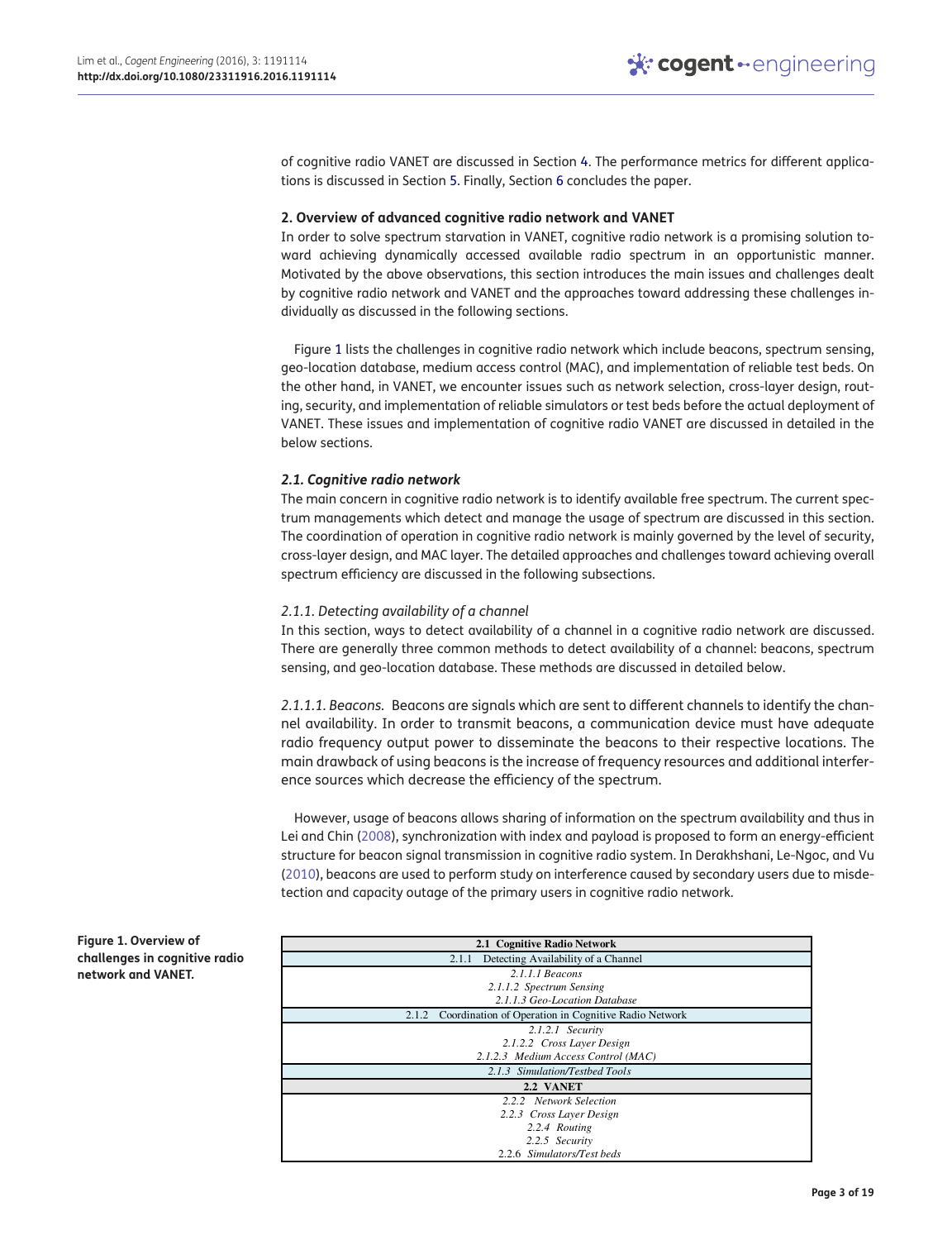<span id="page-3-6"></span>The different applications of beacons are explored in Vinel, Belyaev, Egiazarian, and Koucheryavy ([2012](#page-18-3)), where the video-based overtaking assistant is significantly improved by exploiting information from the beacons on the position, speed, and direction of all the vehicles to ensure early detection of oncoming traffic. This ensures a warning is sent to the driver whenever needed. A simple time-based threshold policy for collective protection of primary users where the coordination of primary and secondary users is proposed to enable sharing of available opportunities is discussed in Ngoga, Yao, and Popescu [\(2012\)](#page-17-5). In order to ensure the transmission within the given collision constraint, an analytical framework for carrier sense multiple access (CSMA)-based coexistence mechanism is integrated and the suggested model is shown to allow characterization of individual secondary users under various back off settings.

<span id="page-3-4"></span>*2.1.1.2. Spectrum sensing.* The presence of available channels is detected in cognitive radio network with the use of spectrum sensing. If the channel is determined to be vacant and the constraints of the channel are satisfied, the secondary user occupies the respective available channel. One of the advantages of spectrum sensing in cognitive radio network is the independence of the framework quality which does not require the usage of database connection. However, the incapability of spectrum sensing to reduce false alarms due to interference reduces the efficiency of spectrum sensing.

<span id="page-3-5"></span><span id="page-3-0"></span>There are two ways where spectrum sensing in cognitive radio networks could be performed: energy detection and feature detection. In Axell, Leus, Larsson, and Poor ([2012](#page-15-5)) and Subhedar and Birajdar [\(2011\)](#page-18-4), recent advances on spectrum sensing in CR such as constant false alarm rate detector, energy detection, feature detection, blind detection, multiband sensing, wideband spectrum sensing, compressive sensing, and cooperative spectrum sensing are some of the challenges and approaches discussed.

<span id="page-3-3"></span>To minimize interference impact on the spectrum sensing cognitive radio networks, in Lo, Akyildiz, and Al-Dhelaan ([2010](#page-17-6)), an Efficient Recovery Control Channel design is proposed to update a list of channels commonly available to neighbors. In the list of channels, each secondary user is able to efficiently establish new control channels among neighbors in response to primary user's activity changes. The proposed method is proven to be able to minimize the primary user interference.

With spectrum sensing, the presence of available channel could be detected even without the usage of database connection. A significant advantage of spectrum sensing allows spectrum sensing to be deployed in cognitive radio network. If the interference caused by devices could be resolved and the efficiency of spectrum sensing could be increased with better feature and algorithm to ease spectrum detection, spectrum sensing projects high potential to lead toward the integration of cognitive radio network.

*2.1.1.3. Geo-location database.* A geo-location database is necessary to determine the availability of the spectrum in their respective location to ensure operability of cognitive radio network. Once an initial access to the database is done, the available channel can be determined with the use of database enquiry. Rather than sensing spectrum or sending beacons, a database is established to respective locations to provide users an insight to the channel availability upon request. Small coverage area provides better spectrum efficiency in geo-location database framework.

<span id="page-3-2"></span><span id="page-3-1"></span>In Denkovska, Latkoski, and Gavrilovska ([2011](#page-16-6)), two existing approaches for television white spaces, FCC and electronic communications committee (ECC), are evaluated. It is shown that ECC is protection oriented, whereas FCC concentrates on extensive reusage of spectrum holes. Both approaches show that small coverage area of secondary networks gives significantly increased spectrum efficiency. Using geographical information, a routing protocol is also proposed in Kim and Krunz ([2011](#page-17-7)). Distributed routing protocol is proposed where path selections and resource allocations are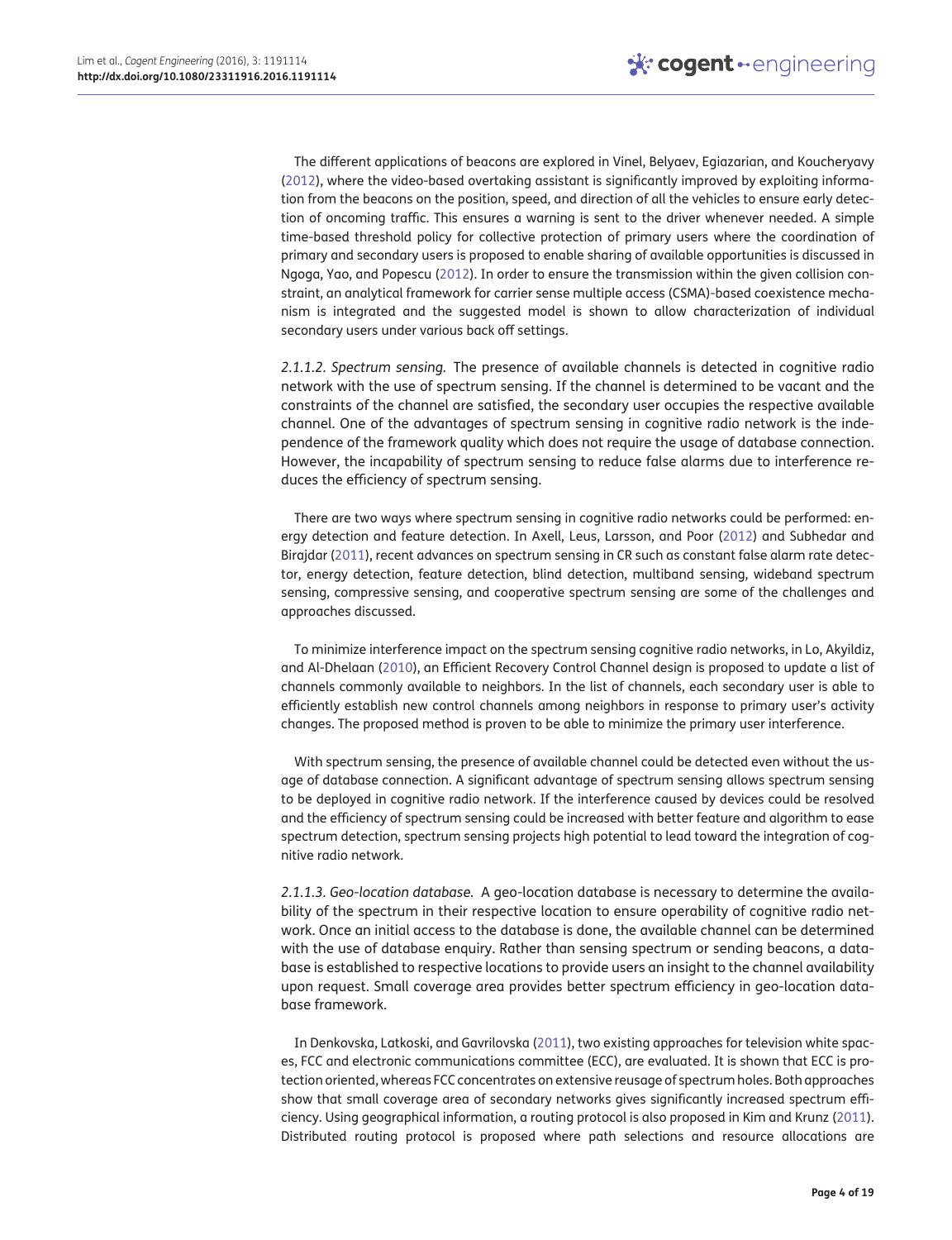determined by receivers on a per-packet and per-hop basis. The proposed framework efficiently adapts to spectrum dynamics and node mobility.

<span id="page-4-2"></span>On the other hand, in Karimi ([2011](#page-17-8)), a geo-location database with detailed calculations is performed to derive location-specific maximum permitted emission levels for white space devices (WSDs) operating in Digital Terrestrial Television bands.

Geo-location database highlights the necessity of reliable information in the database to ensure smooth operation of spectrum allocation in cognitive radio network. However, the setup of a database on a wide-scale basis requires effort and cost. Geo-location database marks a leap in the cognitive radio network if the usage of database is permissible.

*2.1.2. Coordination of operation in cognitive radio network*

In order to ensure smooth and efficient operation in cognitive radio network, general issues such as security, cross-layer design, and MAC should be standardized and optimized to ensure efficient cognitive radio network. These issues are discussed in detailed below.

<span id="page-4-4"></span>*2.1.2.1. Security.* Cognitive radio network is still vulnerable to attacks due to its users' mobility and open communication framework. To reduce the possibility of attacks, a centralized security can be implemented to enhance the security level in cognitive radio network. This ensures the privacy of users is well protected. A range of security breaches and attacks are discussed in Tang, Yu, Huang, and Li [\(2012\)](#page-18-5). In order to counter Spectrum Sensing Data Falsification attacks to cognitive radio mobile ad hoc networks, a novel bio-inspired consensus-based cooperative spectrum sensing scheme is presented.

<span id="page-4-0"></span>An authentication scheme using identity (ID)-based cryptography with threshold secret sharing is also proposed. In Baldini et al. ([2012\)](#page-15-6), a range of threats, vulnerabilities, mitigations, and protection techniques to support the feasible deployment of software-defined radio and cognitive radio, and an overview of the security threats and related protection techniques for software-defined radio and cognitive radio (CR) technologies are identified. Several security requirements such as controlled access to resources, robustness, protection of confidentiality, protection of system integrity, protection of data integrity, compliance to regulatory framework, accountability, and verification of identities are determined as the basic security standards to be achieved before cognitive radio network can be implemented. Malicious attacks reduce the reliability of spectrum sharing in cognitive radio networks.

<span id="page-4-1"></span>*2.1.2.2. Cross-layer design.* Different layers of communication cooperate within cognitive radio network to provide accessible spectrum detection and utilization. In order to ensure the functionality of cognitive radio network, in Chen and Wyglinski ([2009](#page-16-7)), a novel spectrum allocation approach which optimizes each individual wireless device and its single-hop communication links with the use of partial operating parameter and environmental information from adjacent devices within the wireless network is proposed.

<span id="page-4-5"></span><span id="page-4-3"></span>The framework shows the ability to minimize the bit error rate and Out-Of-Band interference while maximizing overall throughput with the use of a multi-objective fitness function. On the other hand, to provide quality video streaming, in Tom, Li, Asefi, and Shen ([2012](#page-18-6)), video streaming is formed as a cross-layer design problem where a quality of experience (QoE)-oriented video streaming framework is used. The improvement in transport control protocol (TCP) is observed in Luo, Yu, Ji, and Leung [\(2010\)](#page-17-9) where spectrum sensing, access decision, physical layer modulation, and coding scheme and data link layer frame size are considered in a cross-layer design approach in cognitive radio networks to maximize the TCP throughput. Cross-layer in cognitive radio network in general shows an increase in performance experienced by primary and secondary users if the information from different layers of communication is collaboratively utilized.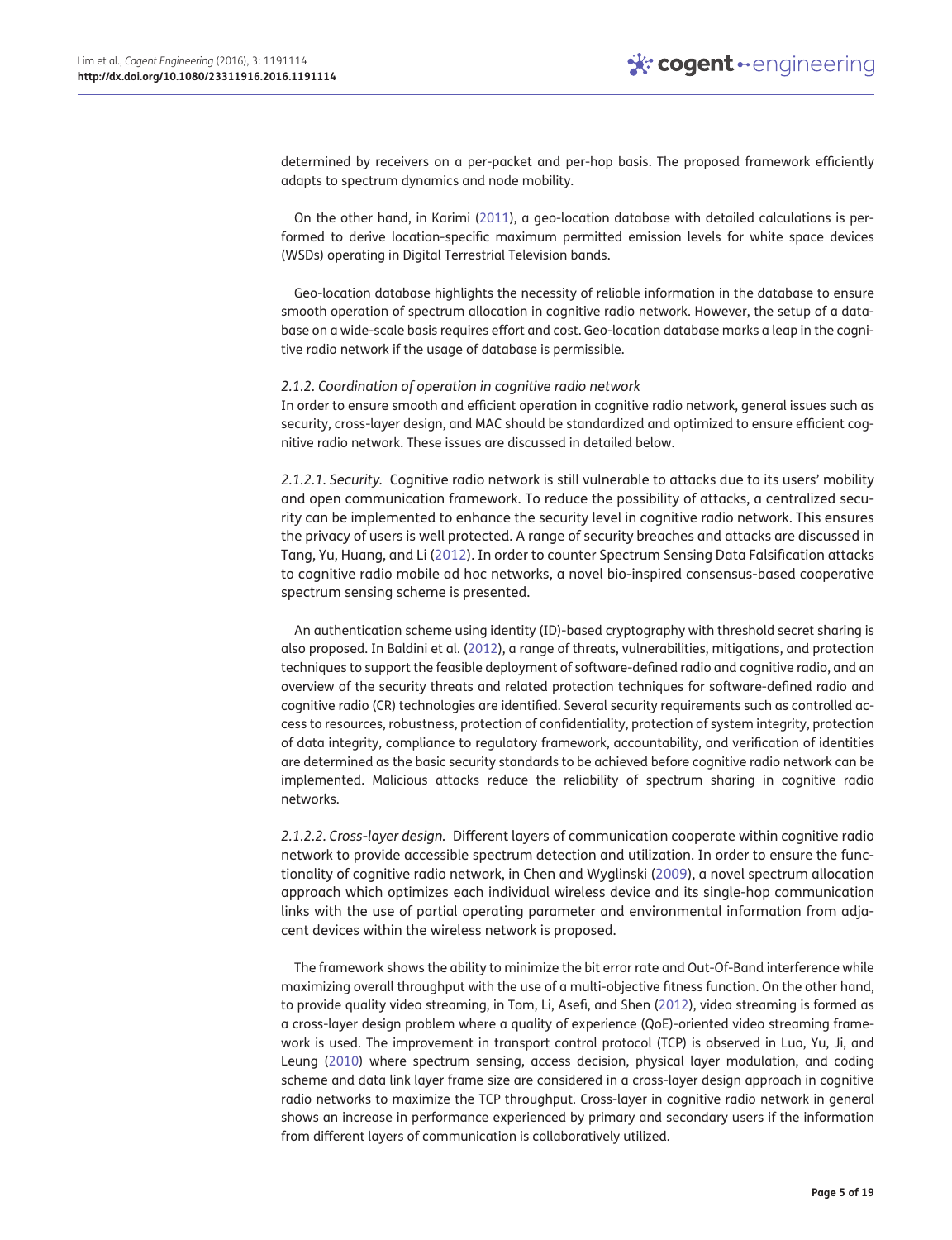<span id="page-5-10"></span>*2.1.2.3. Medium access control.* MAC is the key toward enabling the deployment of technologies for dynamic spectrum allocation. To improve the accuracy of spectrum sensing and further protect the primary users, in Zhang and Hang ([2010](#page-18-7)), the cooperative sequential spectrum sensing at physical layer and packet scheduling at MAC layer over wireless dynamic spectrum access networks is proposed. The Markov chain model and queuing model are used to study the proposed protocol.

<span id="page-5-9"></span><span id="page-5-6"></span>To address low throughput in data transmission, a closed form expression is derived to maximize allowable power for a cognitive radio transmission based on an interference model is proposed in Salameh, Krunz, and Younis [\(2009\)](#page-18-8). By eliminating common control channel, a MAC scheme proposed in Kondareddy [\(2008\)](#page-17-10) explores the employment of multi-hop routing to improve the perceived throughput. The need for a common control channel is eliminated for the entire network. This eliminated the control channel saturation problem and denial of service (DoS) attacks.

<span id="page-5-7"></span>Collision avoidance (CSMA/CA) is modified in Liu, Hu, Xiao, and Liu ([2010](#page-17-11)), in order to make the framework feasible for cognitive radio environment. The proposed CSMA/CA is designed as such to suit the application of IEEE802.22 which suffers from uncertain spectrum and frequency width.

#### *2.1.3. Simulation/test bed tools*

<span id="page-5-8"></span><span id="page-5-1"></span><span id="page-5-0"></span>In order to test the functionality of the cognitive radio network under realistic environments, several test beds are currently being implemented. In Chen, Guo, and Qiu ([2011](#page-16-8)), architecture for cognitive radio network test beds with functional architecture for cognitive radio network nodes is proposed. In Qiu et al. ([2010](#page-17-12)), a real-time cognitive radio test bed with considerations on the design architecture, hardware platform, and key algorithms is built. Cognitive radio network is taken into consideration for smart grid applications as well. With consideration in ECMA-392 international standard, in Franklin et al. ([2010](#page-16-9)), an ultra-high frequency band cognitive radio test bed is built based on ECMA-392 international standard which defines the MAC and physical (PHY) operation for television wide space (TVWS) communication between portable devices. The test bed is verified to be operated in line with the FCC rules. In the near future, advanced test beds with complete functionalities can be used to further develop and test cognitive radio networks under realistic environment.

## *2.2. VANET*

The recent strides made in vehicular networks allow the advancement of VANET technology to provide linkage among vehicles for safety information sharing purposes. This decreases the probability of collisions. In this section, the various VANET architectures such as IEEE802.11p standard, network selection in VANET, cross-layer design, routing, security, simulators, and test beds are discussed.

## *2.2.1. Network selection*

To support intelligent transportation system applications, VANET for exchange of safety information between users can be implemented using networks such as wireless fidelity, WiFi IEEE802.11p, wireless access in vehicular environments (WAVE), WAVE IEEE 1609, worldwide interoperability for microwave cccess, WiMAX IEEE802.16, bluetooth, infrared, and ZigBee to ensure dynamic mobility communications. IEEE802.11p defines the advancement of IEEE802.11. An overview of the standards proposed for IEEE 802.11p is presented in Jiang and Delgrossi ([2008](#page-16-10)) and IEEE Std 1609.3-2010 ([2010](#page-16-11)).

<span id="page-5-4"></span><span id="page-5-3"></span>The standard proposed for IEEE802.11p discusses on layers 3 and 4 of the Open System Interconnection model which includes Internet Protocol, User Datagram Protocol, and TCP elements of the Internet model. Management and data services within WAVE devices are also highlighted in the draft. The implementation of IEEE802.11p under field operational test is made possible in Hernández-Jayo et al. [\(2012\)](#page-16-12) which supports the deployment of VANET.

<span id="page-5-5"></span><span id="page-5-2"></span>Further to this standard, the implementation of IEEE802.11p has been highly researched to provide better efficiency to VANETs applications as shown in Jiang, Alfadhl, and Chai ([2011\)](#page-17-13) where all resources on the road side units (RSUs) are scheduled as a whole and buses are used as moving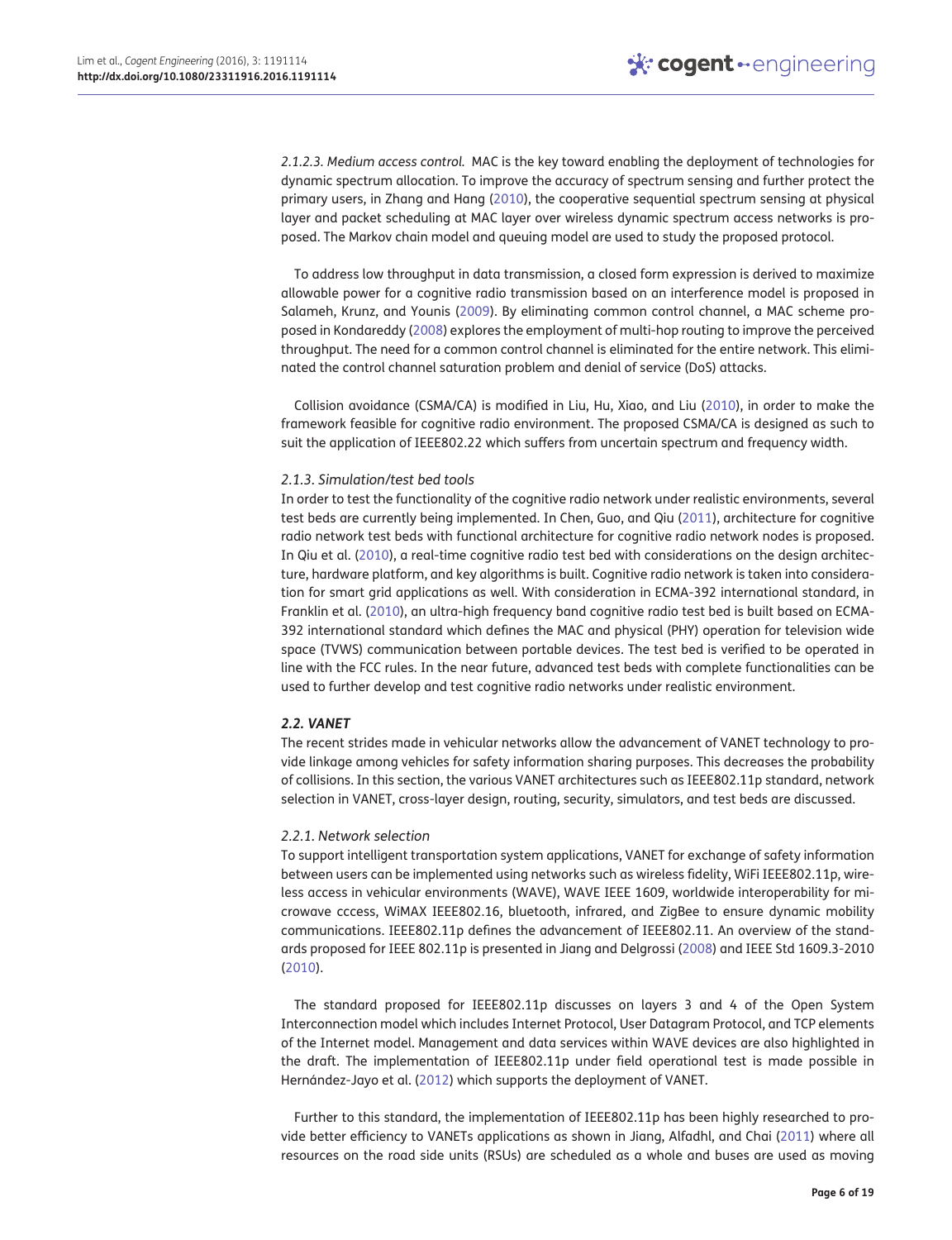infrastructure points to reduce the burden on RSUs. Both, Variable-Length Contention Free Period for MAC and Time-To-Live values are used to guarantee data credibility on buses.

<span id="page-6-1"></span>The transmission of acknowledgments for successfully received access categorized broadcast data frames allowed the transmitter to know whether the data frames are successfully received. With this information, the necessity to perform retransmission is evaluated. These are implemented in Enhanced Distributed Channel Access (Barradi, Hafid, & Gallardo, [2010](#page-16-13)). Arbitration Inter Frame Space Number parameter associated with different access categories is also implemented based on strict policies for access based on the suggested framework.

<span id="page-6-7"></span><span id="page-6-4"></span>In order to increase the contention level and decrease information dissemination delay, a geocasting packet transmission technique for IEEE802.11p is proposed to transmit safety messages in a VANET (Javed & Khan, [2011\)](#page-16-14). The impact of urban characteristics, RSU deployment conditions, and communication settings on the quality of IEEE 802.11p is presented based on an extensive field testing campaign in Gozalvez, Sepulcre, and Bauza [\(2012\)](#page-16-15). Results show that the streets' layout, urban environment, traffic density, presence of heavy vehicles, trees, and terrain elevation should be considered when configuring urban RSUs.

<span id="page-6-9"></span><span id="page-6-8"></span>A design and analysis study is conducted on providing Internet access for VANET by combining Proxy Mobile IPv6 (PMIPv6) and ETSI TC ITS Geo-Networking (GN) protocols in Sandonis, Calderon, Soto, and Bernardos ([2012](#page-18-9)). Detailed performance evaluations which include the performance metric of packet delivery ratio, delay, handover, and overhead are analyzed. The performance metric shows that the design of PMIPv6 and ETSI TC ITS Geo-Networking (GN) protocols is feasible for employment. In IEEE802.11p, the PHY and MAC layer based on existing IEEE802.11 standards are improved for vehicular applications. The performance of EEE802.11a-, IEEE802.11b-, and IEEE802.11 g-based VANETs is evaluated in Shen, Zou, and Liu ([2009](#page-18-10)). Results showed that within certain distance, IEEE802.11a- and g-based VANET are able to achieve better stability good put, while IEEE802.11b-based VANET is better suited for long-distance communication. On the other hand, a novel adaptation of PMIPv6 for multi-hop VANET scenarios is introduced in Asefi, C′espedes, Shen, and Mark [\(2011\)](#page-15-7) to ensure efficient network mobility management. This shows the importance of network selection in VANET toward determining the transmission efficiency.

#### <span id="page-6-0"></span>*2.2.2. Cross-layer design*

<span id="page-6-6"></span>The paradigm of cross-layer design in VANET has been proposed as an alternative solution toward achieving better efficiency in VANET. Cross-layer design utilizes information sharing among different layers to achieve robust protocols. In Jarupan and Ekici [\(2011\)](#page-16-16), the architecture of cross-layer designs has been discussed as an alternative method to allow information to be shared across layer boundaries in order to create robust and efficient protocols. Several open research problems for, e.g., striking the balance between modularity and cross-layer design, system stability, realistic physical layer and mobility modeling, and standardization of cross-layer designs are listed.

<span id="page-6-5"></span><span id="page-6-2"></span>In order to recover broken links in multicasting VANET, in Chang, Liang, Lai, and Wang [\(2012\)](#page-16-17), a cross-layer uni-cast-type multi-hops local repair approach is proposed to increase the network throughput. Results show better successful repair rate, control message overhead, packet delivery ratio, and network good put. A cross-layer design which jointly optimizes routing and MAC functions is proposed in Jarupan ([2009](#page-16-18)) to discover stable and delay efficient routes for highly dynamic communication networks. Various packet traffic statistics which are collected by the MAC layer from different locations in the networks are used to determine small end-to-end delay routes.

#### *2.2.3. Routing*

<span id="page-6-3"></span>The process of selecting path in VANET is crucial to determine the reliability of information dissemination. In Fonseca and Vaz~ao [\(2012\)](#page-16-19), various existing position-based routing protocols and its applicability to different environments are studied. The studies are characterized into vehicular network environment, topology-based protocols, and position-based protocols. One of the routing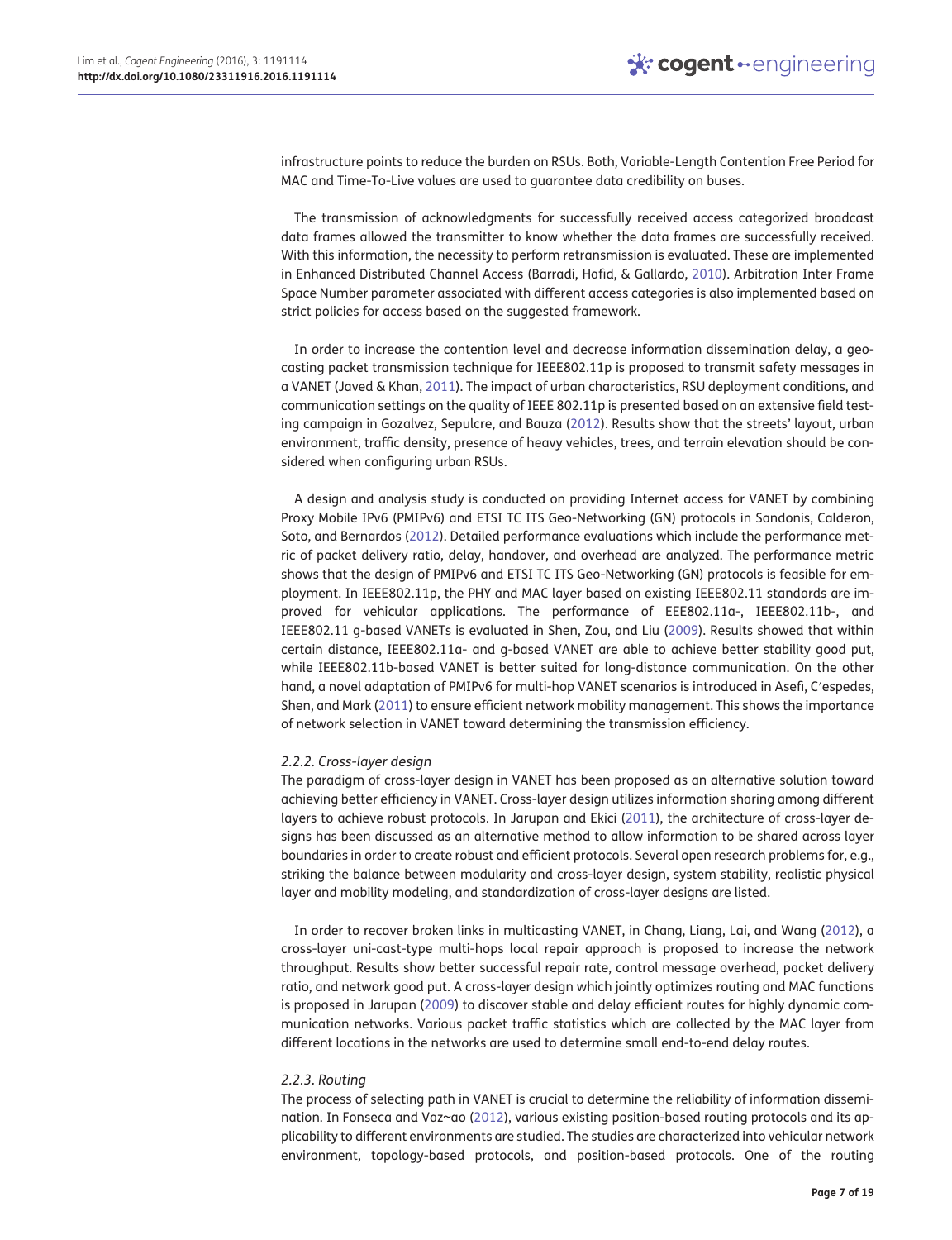<span id="page-7-4"></span>methodologies suggested in Oliveira et al. ([2012\)](#page-17-14) involves information being obtained from mobility models. This information is used in practical routing algorithms to improve path duration. For highvehicles density area, the packets are routed over the oldest links created by vehicles which are moving in the same direction. For small-vehicles density area, routings are accomplished according to the most recent links created by vehicles moving both directions. A geographic stateless routing combined with node location and digital map can also be used to provide high packet ratio with comparable latency to other geographic routing schemes (Xiang, Liu, Liu, Sun, & Wang, [2012](#page-18-11)).

<span id="page-7-8"></span><span id="page-7-1"></span>A routing protocol where data gathered through passive mechanisms to calculate the reliability scores for each street edge to select the most reliable route can be considered for design of VANET routing (Bernsen & Manivannan, [2012](#page-16-20)). Routing performance in a one-way-multi-lane scenario can be enhanced by having each candidate to self determine its own priority using node degree, expected transmission count, and link lifetime (Wang & Lin, [2012\)](#page-18-12). Packet delivery ratio and throughput can be increased if the individual routes through a reliable, stable, and durable routing path.

<span id="page-7-9"></span><span id="page-7-6"></span><span id="page-7-5"></span>To increase delivery probability and reduced the delivery delay, a vehicle delay tolerant network routing protocol can be designed to make routing decisions based on geographical data and by combining the multiple-copy and single-copy (Soares, Rodrigues, & Farahmand, [2011](#page-18-13)). To securely and efficiently accomplish route optimization procedures in VANET, a Batch Binding Update Scheme can be used (Yeh, Yang, Chang, & Tsai, [2012\)](#page-18-14). To facilitate video frame distortion and streaming start-up delay, an application-centric routing framework for real-time video transmission over urban multi-hop VANET can be employed (Asefi, Mark, & Shen, [2011](#page-15-8)). Queuing can be made based on mobility model, spatial traffic distribution, and probability of connectivity for sparse and dense VANET scenarios. Most routing algorithms used only one network path at a time. A multi-path routing can be considered to enable multi-alternative paths in VANETs.

#### <span id="page-7-0"></span>*2.2.4. Security*

<span id="page-7-7"></span>Since VANET involves information sharing among unknown users on the road, security becomes a main concern in ensuring safety in VANET. Thus, in Hu, Chen, and Li [\(2012\)](#page-18-15), ring signature technique is used to perform an efficient multi-level conditional privacy preservation authentication protocol in VANET. This method offers conditional privacy preservation authentication with multi-level counter measure. However, ring signature technique increases the communication overhead directly proportional to the number of ring members. Therefore, a SMART protocol which employs data aggregation tool with message fragmentation to achieve efficient bandwidth usage is suggested in Nair, Soh, Chilamkurti, and Park [\(2012\)](#page-17-15).

<span id="page-7-3"></span><span id="page-7-2"></span>The data are first broken down and analyzed to ensure unnecessary data are eliminated. Data analyzed are stored in every node to create a well-organized data structure. In order to solve the inefficient deployment and potential RSU emulation attacks, a study has been conducted to study the impact of the inter-road side unit interference on beacon broadcasting (Ganan et al., [2012\)](#page-16-21). It is shown that the broadcast performance drops when a vehicle is in range of four RSUs that are hidden from one another.

This proves the incapability of current IEEE 1609.4 medium access technique to cope with the interference caused by overlapping RSUs. This could be solved by identifying road side units emulation attack (REA) attackers and excluding them from the network. In general, security in VANET is still vulnerable to malicious attacks. To become a real technology that guarantees public safety, issues such as authentication and key management, privacy, secure positioning, and threat model are to be explored.

#### *2.2.5. Simulators/test beds for VANET*

VANET simulators are fundamentally different from mobile ad hoc network (MANET) simulators. In VANET, roadside obstacles, traffic flow models, trip models, varying vehicular speed and mobility, traffic conditions, tc. are the main considerations in designing VANET framework. Simulators for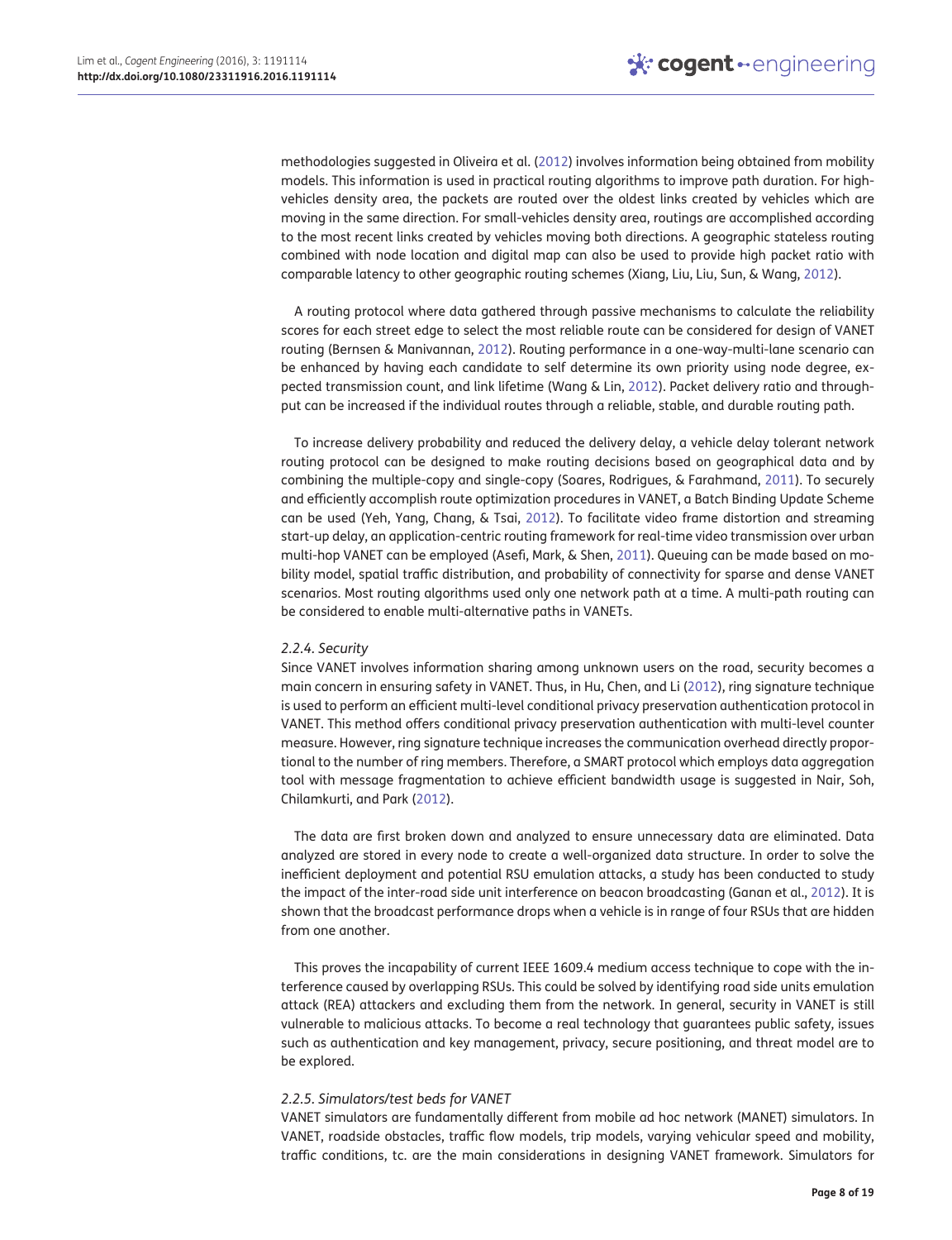<span id="page-8-5"></span>VANET are still undergoing further development and in Francisco, Toh, Cano, Calafate, and Manzoni ([2009](#page-16-22)), various simulators are compared and analyzed for research purposes.

Mobility generators such as simulation of urban mobility (SUMO), MOVE, CityMob, FreeSim, Street Random Waypoint, Netstream, VanetMobiSim, Network Simulator - 2 (ns-2), global mobile information system simulator (GloMoSim), Java in Simulation Time/Scalable Wireless Adhoc, and Sensor Nodes are found to have good software features and traffic model support. However, all networks simulators described above do not specifically address VANET scenarios and requirements. In terms of VANET simulators, Traffic and Network Simulation Environment, GrooveNet, Estinet Network Simulator, and Emulator and Realistic Simulator for VANET are widely accepted and commonly used to support VANET research.

<span id="page-8-3"></span><span id="page-8-2"></span>On the other hand, test beds for VANET applications are currently being developed extensively to suit the needs of research and development. In Amoroso, Marfia, Roccetti, and Pau [\(2012a](#page-15-9)), preliminary results that assess the feasibility of VANET system taken from real experiments performed on Los Angeles freeways and roads in August 2011 are analyzed, whereas in Amoroso, Marfia, Roccetti, and Pau [\(2012b](#page-15-10)), preliminary results provided from a set of experiments on a vehicular highway accident warning system are used for verification purposes. A vehicular test bed called University of California at Los Angeles Campus Vehicular Testbed (UCLA C-VeT) campus test bed developed to validate the models and protocols before being deployed in a large scale proves to be useful for framework verification (Gerla, Weng, Giordano, & Pau, [2012](#page-16-23)).

<span id="page-8-6"></span>The concept uses two case studies carried out in the UCLA open vehicular test bed which validates the model by experimenting through emulation or simulation and performed parallel experiments to compare different network configurations under the same mobility and external interferences. It is suggested that the spectrum sensing performance with cognitive radio is to be implemented in the near future. A design framework which considers roadside infrastructure as well as emergency vehicle warning system which utilizes the IVC to signal other vehicles about the route information is suggested in Buchenscheit, Schaub, Kargl, and Weber ([2009](#page-16-24)). The prototype has been tested under a real environment with emergency vehicles and traffic light. VANET simulators and test beds provide a good simulation and testing environment for VANET deployment.

## <span id="page-8-4"></span><span id="page-8-0"></span>**3. Designing cognitive radio in VANET: challenges and approaches**

VANET deployment faces bandwidth allocations challenges due to the random number of users in the application. As such, the implementation of cognitive radio network technology in VANET has been explored to further enhance the spectrum distribution model in VANET. Recent works on cognitive radio network in VANET as shown in Figure [2](#page-8-1) are discussed in this section.

#### *3.1. Cognitive radio with VANET—A general idea (IEEE standards)*

<span id="page-8-7"></span>VANET is a special class of MANET, with nodes in VANET generally representing highly mobile vehicles. Cognitive radio network on the other hand is a method which addresses the spectrum scarcity in the network. While mobile nodes move in a random manner in VANET, spectrums are being utilized in a high density environment. A general idea of how to incorporate cognitive radio network with VANET is discussed in this section. A large amount of spectral congestion due to high vehicle density might affect the performance of the network. Therefore, in Kirsch and O'Connor ([2011](#page-17-16)), a

<span id="page-8-1"></span>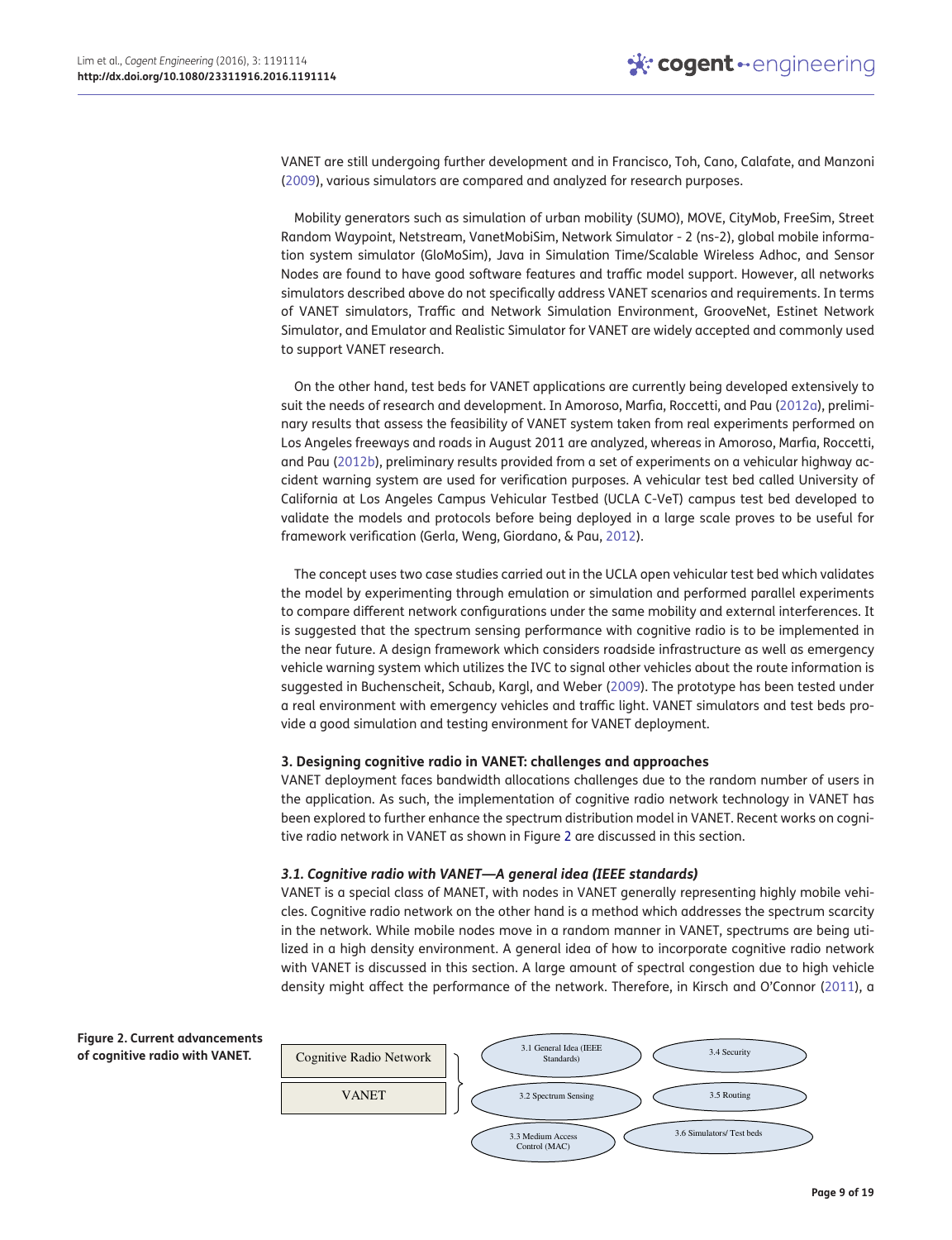<span id="page-9-8"></span>cognitive radio system is proposed to spatially and temporarily add additional radio channels to VANET when there is a high vehicle density. This framework allows high priority safety messages and secondary VANET applications to be transmitted successfully without much delay and with increased performance. A distributed channel coordination scheme that exploits the data transmission rate and the range of various frequencies is proposed for vehicle-to-vehicle communication (Tsukamoto, Matsuoka, Altintas, Tsuru, & Oie, [2009](#page-18-16)). A channel utilization model which utilizes each channel changes temporally and spatially for both primary and secondary usage is also developed. Even under temporal and spatial changes, the proposed scheme is able to utilize the unused frequency reliably.

<span id="page-9-0"></span>Cognitive network principles are used to increase spectrum allocated to the control channel of WAVE protocols (Fawaz, Ghandour, Olleik, & Artai, [2010\)](#page-16-25). The proposed system employs data sent by the cars to road side units to forward the aggregated data to a processing unit which created the data contention locations and generated spectrum scheduled to be dispatched to the passing cars. Advanced wireless architectures and its applications on vehicle networks are addressed in cognitive radio by seeking better spectrum reuse via Peer-to-Peer (P2P), ad hoc, and multi-hop solutions (Gerla & Kleinrock, [2011\)](#page-16-26).

<span id="page-9-5"></span><span id="page-9-1"></span>Negative impacts of cognitive radio technology in vehicular networks include the consequences of users not detecting a primary (licensed) user and thus causing interference to the user and the modulation techniques based on system signal to interference and noise ratios are discussed in Nyanhete, Mzyece, and Djouani ([2011](#page-17-17)). To improve the performance of cognitive radio technology in vehicular networks, in Kakkasageri and Manvi ([2011](#page-17-18)), a model which uses cognitive agent concept for realizing intelligent information dissemination is proposed.

<span id="page-9-7"></span><span id="page-9-3"></span><span id="page-9-2"></span>In order to minimize channel allocation time and management overhead, the limited bandwidth allocated to a region is divided into prefixed overlapping spatial clusters, whereas the channel in each cluster is divided into time slots in Tomar and Verma [\(2011](#page-18-17)). These time slots are allocated to vehicles according to the priority of request and the availability of the channel. The contention delay experienced by cars can be monitored on a control channel (Ghandour, Fawaz, & Artail, [2011](#page-16-27)). If the contention delay exceeds a delay threshold, the RSU increases the spectrum allocation to the control channel using cognitive network, whereas if the contention delay is measured below delay threshold, the measured values are used as reference input for the controller. Dedicated protocols and frequency resources show the potential of cognitive radio network in VANET.

#### *3.2. Spectrum sensing in cognitive radio VANET*

<span id="page-9-9"></span>Cognitive radio network spectrum sensing in VANET is capable of effectively detecting other transmissions, and identifying their current transmission data, and location for efficient spectrum allocation to take place. In Xiao Yu Wang and Pin-Han Ho ([2010\)](#page-18-18), a novel framework of coordinated spectrum sensing in cognitive radio-enhanced vehicular ad hoc networks (CR-VANETs) is introduced. The proposed sensing coordination framework uses spectrum sensing architectures, stand-alone, and cooperative sensing to achieve better sensing accuracy, efficiency, and fairness. The spatial correlation can be utilized using message passing among neighboring vehicles in order to perform collaborative spectrum sensing (Li & Irick, [2010](#page-17-19)). This is achieved using belief propagation (BP) which is applied to perform distributed observation and exploit the redundancies in both space and time.

<span id="page-9-6"></span><span id="page-9-4"></span>In VANET, differing densities of primary users are common. In Pu Wang, Jun Fang, Ning Han, and Hongbin Li [\(2010\)](#page-17-20), the channels between the primary user, cognitive user, and the variance of the noise seen at the cognitive user are used to develop a generalized likelihood ratio test to detect the presence/absence of the primary user, with the assumption that no prior knowledge of the primary user's signaling scheme. Since speed of detection is important and detection based on small number of samples is beneficial for vehicular applications, the proposed method is advantageous for VANET applications. Wavelet transform and wavelet packets can also be used in cognitive radio applications with vehicular communication for spectrum sensing and adaptive multicarrier transmission in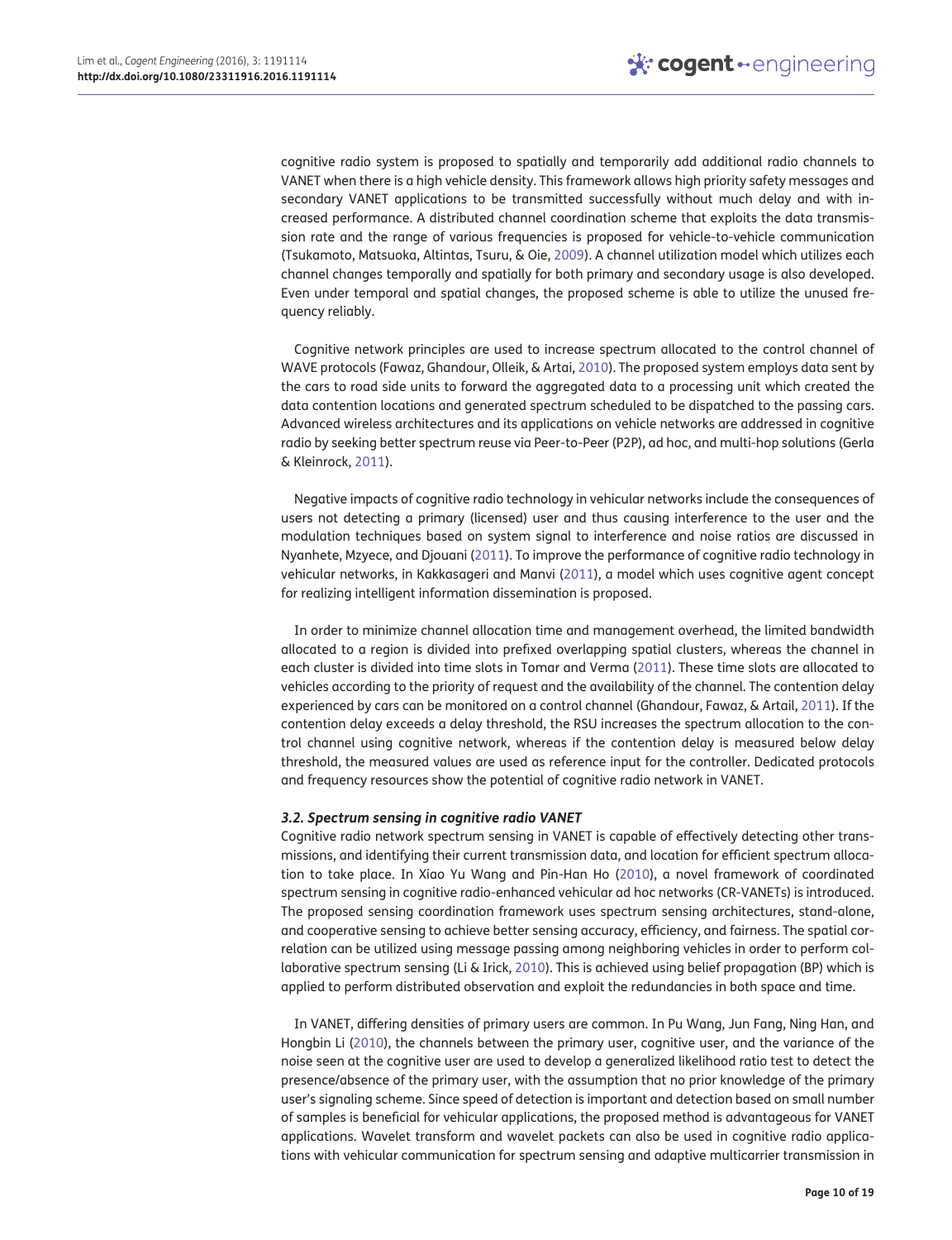<span id="page-10-5"></span>order to solve channel impairments, especially in high relative velocity communication peers (Maurizio & Vlad, [2011\)](#page-17-21).

<span id="page-10-4"></span>A cognitive vehicle-to-vehicle framework which leverages the cooperation among vehicles in order for the vehicles to be aware of the spectrum conditions on future positions along its path is proposed in Di Felice et al. ([2010](#page-16-3)). A collaborative sensing and decision algorithm can be designed to enable vehicles to share spectrum information and to know the spectrum availability in advance along their motion paths to increase sensing accuracy (Felice, Chowdhur, & Bononi, [2011](#page-16-28)). To improve spatial reuse and avoid interference in vehicular networks, a cognitive channel hopping (CCH) protocol is proposed to select channels based on channel quality measurements in order to significantly improve the network performance (Choi, Im, Lee, & Gerla, [XXXX](#page-16-29)).

<span id="page-10-6"></span><span id="page-10-1"></span>A framework with three components: opportunistic access to shared use channels, reservation of exclusive use channel, and cluster size control, is developed for a channel access management framework for cluster-based communication among vehicular nodes in Niyato, Hossain, and Wang ([2011](#page-17-22)). This framework is developed to maximize the utility of the vehicular nodes in the cluster, to minimize the cost of reserving exclusive use channel, and to meet the QoS requirements of data transmission and the constraint on probability of collision with licensed users. To address the opportunistic channel access and joint exclusive use channel reservation plus cluster size control, two constrained Markov decision process (CMDP) formulations are used.

<span id="page-10-3"></span>A database-assisted sensing using parameters such as vehicular density, base station radio coverage, and the trade-offs between local and database-assisted sensing analysis is proposed in Doost-Mohammady and Chowdhury ([2012](#page-16-30)) to minimize the cost of operation and limiting the resulting errors in spectrum detection. A spectrum sensing using energy detection over Gamma-shadowed Nakagami-mcomposite fading channel can be used to overcome small- and large-scaled fading (Rasheed & Rajatheva, [2011\)](#page-17-23).

<span id="page-10-8"></span><span id="page-10-7"></span>Throughput can be used as the performance metrics for spectrum sensing. Throughput maximization problem in cognitive VANET is investigated in Pan, Li, and Fang [\(2012\)](#page-17-24). Using the features of cooperative communications and the availability of licensed spectrum, the link is classified into cooperative links and general links. Depending on the available bands, extended link-band pairs are developed to form a three-dimensional cooperative conflict graph. The performance of link scheduling with appropriately selected transmission mode is better than purely relying on one transmission mode. In general, a central database can be used with spectrum sensing to further enhance the performance of cognitive radio networks in VANET.

#### *3.3. Medium access control (MAC) protocols for cognitive radio VANET*

Medium access control addresses channel control mechanisms in cognitive radio VANET. A multichannel MAC design which supports concurrent transmissions by allocating the channel with every beacon interval may not be feasible in a fast-fading VANET environment. A MAC design based on opportunistic spectrum access that selects channel at every individual transmission cannot provide fair share of spectrum among devices.

<span id="page-10-9"></span><span id="page-10-2"></span><span id="page-10-0"></span>Therefore, in Chung, Yoo, and Kim [\(2009](#page-16-31)), a cognitive MAC for VANET which employs both, longterm and short-term spectrum access, provides fair share and exploits multi-user diversity while achieving high throughput. A MAC for WAVE is proposed in Shah, Habibi, and Ahmad ([2012](#page-18-19)) to improve the channel utilization and reliability of safety messages by adopting EDCA and cognitive radio concept. The quality of channel can be accessed prior to transmission by employing dynamic channel allocation and negotiation algorithm using an efficient multichannel QoS cognitive MAC (MQOG) (Ajaltouni, [2012](#page-15-11)). To achieve significant increase in channel reliability, throughput, and delay while simultaneously addressing quality of service, an efficient MAC protocol for cognitive radio VANET should be implemented.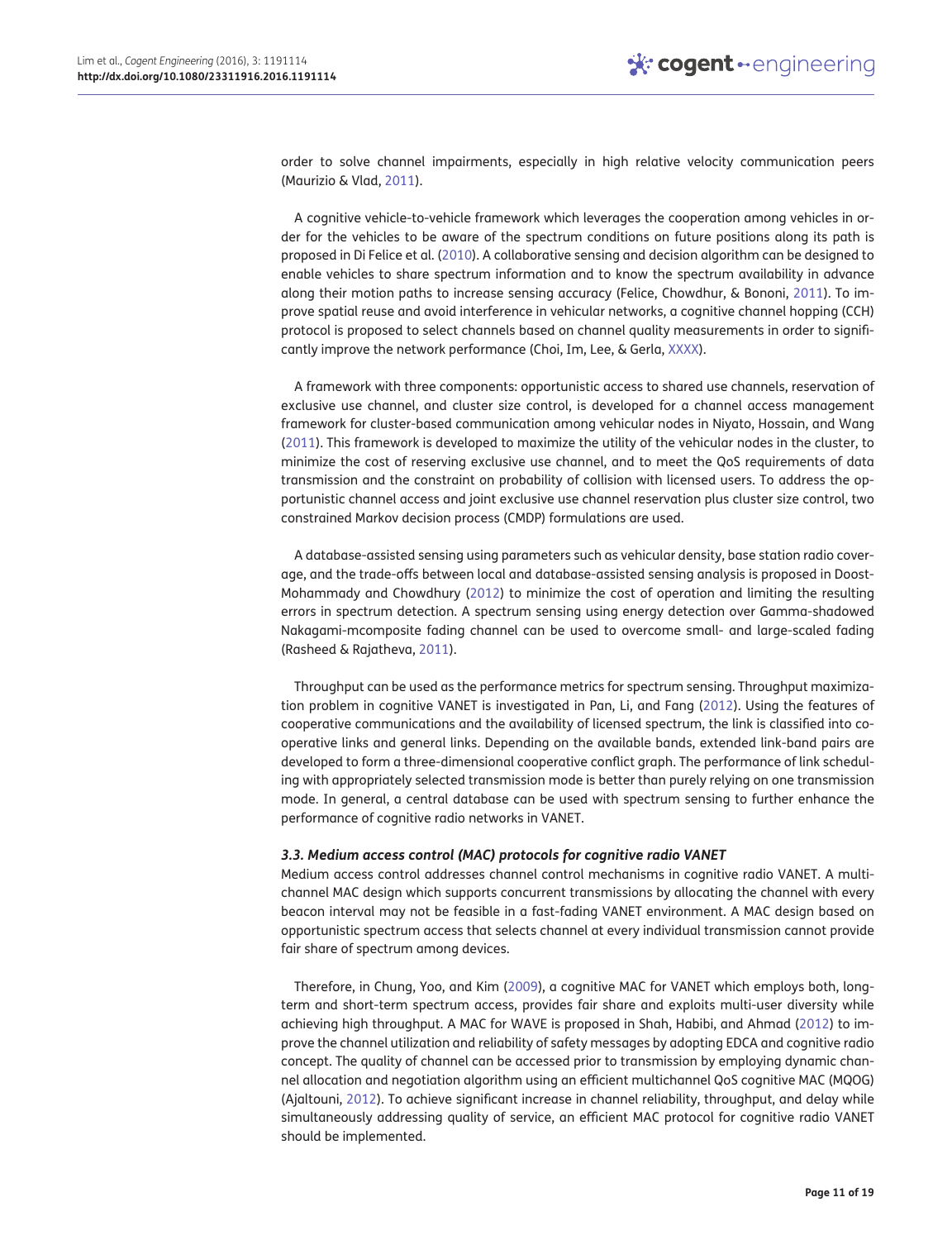## *3.4. Security in Cognitive Radio VANET*

<span id="page-11-5"></span>VANET provides access for random users to communicate and share safety information on the road. Cognitive radio network provides efficient spectrum sharing among vehicle users. Therefore, security in cognitive radio network VANET is the key toward making cognitive radio network in VANET a reality. In Muraleedharan and Osadciw ([2009\)](#page-17-25), information disseminated using distributed sensor technology is implemented as part of the cognitive security protocol for VANET. This protocol ensures reliability and optimality of the protocol by employing a distributed sensor technology while prioritizing prevention of data aging, efficient quality of service (QoS), and robustness against denial of service (DoS) attacks.

<span id="page-11-1"></span>VANET in general is vulnerable to DoS attacks. Jamming attacks interfere with legitimate wireless communications and degrade the overall quality of service (QoS) of network. A jammer transmits only when valid radio activity is signaled from its radio hardware to detect a particular class of jamming attack (Hamieh, Ben-Othman, & Mokda, [2009](#page-16-32)). The presence of jamming has been successfully detected using the proposed model. Security in cognitive radio VANET is still scarce and thus, the potential of further advancement in order to have a standardized security framework to ensure the reliability of the deployment of cognitive radio network in VANET should be developed.

#### *3.5. Routing in cognitive radio VANET*

In cognitive radio VANET, by employing different allocations of spectrum in the network, safety messages are routed across the network to reach other designated vehicles. The problem of routing in cognitive radio network which revolves around the identification and maintenance of the optimal path from source to destination using the available common channel is addressed in Barve and Kulkarni [\(2012](#page-18-20)).

<span id="page-11-6"></span><span id="page-11-3"></span><span id="page-11-2"></span>The characteristics features limiting factors of the existing routing protocols are also investigated in Kim, Oh, Gerla, and Lee [\(2011](#page-17-26)), where the geographical location and sensed channel information are used to perform cognitive routing, yielding in a drastic improvement in throughput. The proposed protocol used unlicensed band and operates in an ad hoc, multi-hop mode which is different from the conventional cognitive radio strategies. In Liu, Ren, Xue, and Chen (, [2012](#page-17-27)), an expected path duration-maximized routing (EPDM-R) algorithm is developed in cognitive radio VANET (CR-VANET) where the expected link duration for each link is calculated.

<span id="page-11-7"></span>Consequently, the maximum bottleneck algorithm is used to solve for the route that achieves the longest expected path duration. The proposed algorithm is shown to have larger average path duration than the Dijkstra-based schemes. A cross-layer channel assignment and routing algorithm which addresses the interference avoidance issues in cognitive radio network and maximizes the throughput by making use of the adjacent hop interference information are proposed in Zhan, Ren, Zhang, and Li ([2012](#page-18-21)). In the above-mentioned techniques, routing in cognitive radio VANET commonly deals with achieving less delay and high throughput in communication. Further research on routing topologies to suit the deployment of cognitive radio VANET holds a great potential for further research investigation.

## *3.6. Simulators/test beds for cognitive radio VANET*

<span id="page-11-4"></span><span id="page-11-0"></span>To perform realistic experiments with the use of a few real vehicular resources in order to test new strategies and performances of VANET protocols, a test bed is proposed in Marfia et al. ([2011\)](#page-17-28). VANET protocols are tested as a function of different frequencies and interface switching delays in order to deal with scarcity of spectrum in dynamic environments. A set of preliminary results based on a highway accident warning system and a cognitive network using Microsoft Software Radio (SORA) technology is also presented. Test beds for VANET application hold a promising field for further research. Meanwhile, for cognitive radio VANET research purposes, simulators for VANET as discussed in section 2.2.5 can be used to perform simulations on cognitive radio VANET to address the open issues and research directions of cognitive radio VANET.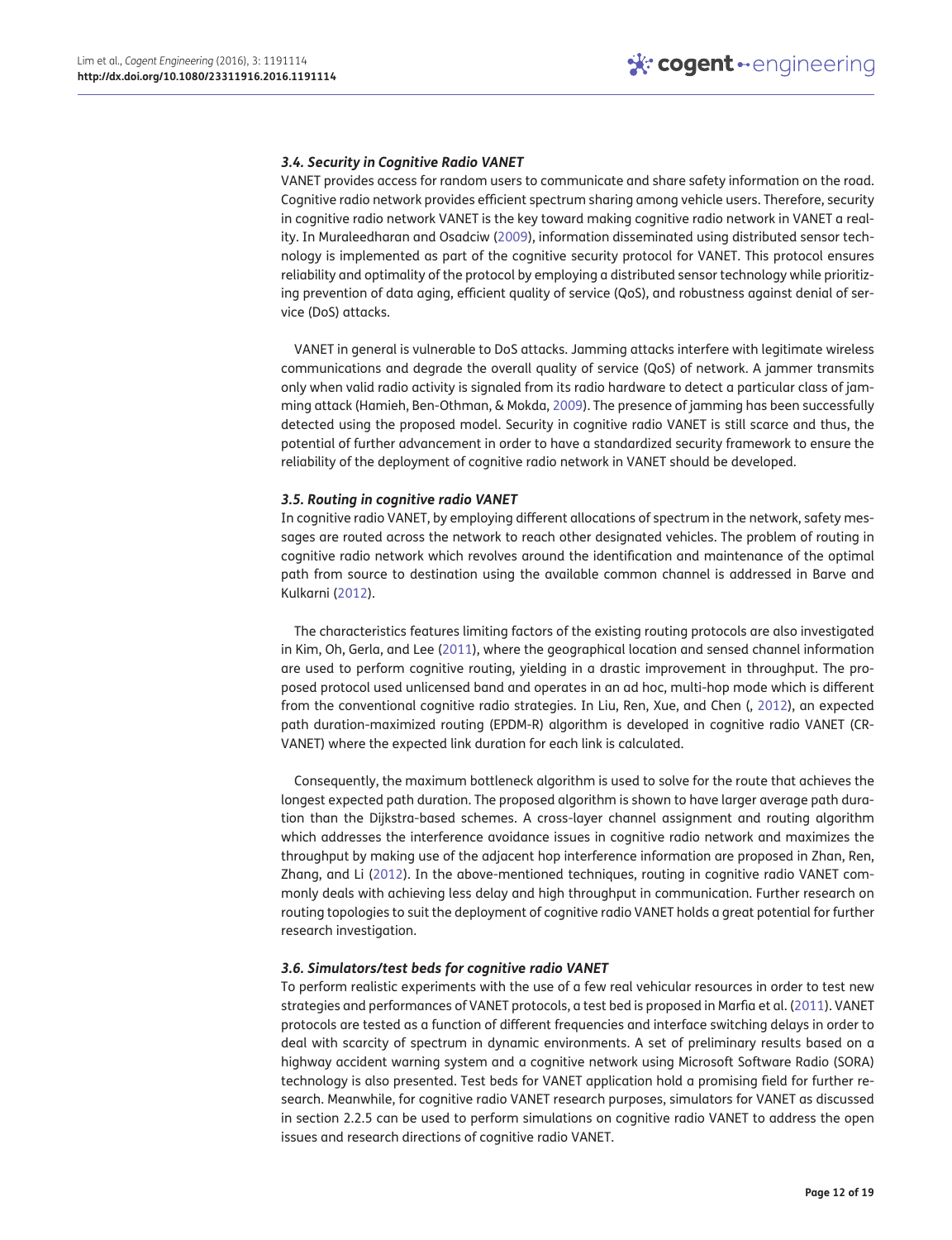## **4. Designing cognitive radio network in VANET: open issues and research directions**

<span id="page-12-3"></span>In Steenkiste, Sicker, Minden, and Raychaudhuri ([2009](#page-18-22)), several open issues and features of cognitive radio networks such as spectrum sensing, policies specifying how the radio can operate, and physical limitations of radio operation, databases configuration, radio self-configuration, adaptive algorithms, and security issues are addressed as part of the future directions of cognitive radio network.

<span id="page-12-2"></span><span id="page-12-1"></span>Several characteristics and features of cognitive radio VANET are also discussed in Di Felice, Doost-Mohammady, Chowdhury, and Bononi ([2012\)](#page-16-33). These characteristics and features include integration with spectrum databases, impact of mobility, roles of cooperation, and presence of a common control channel. Challenges with vehicular communication based on IEEE 802.11 such as vehicular speed, distance, handover and mobility management, and unique multi-hop inter-vehicular communication are specified in Saeed, Naemat, Aris, Mat Khamis, and Awang [\(2010\)](#page-17-29). Further research work, open issues, and research directions are discussed in this section where insights on the possible research directions are identified. Figure [3](#page-12-0) shows the summary of the open issues and directions of cognitive radio VANET. The open issues and research directions are discussed in detailed in the following sections.

#### *4.1. Coordination between licensed networks users and unlicensed users*

One of the main issues in establishing cognitive radio network among VANET vehicles is to guarantee a smooth coordination among licensed network users. Secondary users in cognitive radio network in VANET should not interrupt the utilization of licensed networks users (primary users). To ensure efficient operation among cognitive users, a licensee can employ cognitive radio network internally within its own network. This method increases the efficiency of radio networks usage. On the other hand, the secondary users can utilize multiple licensed services by proper scheduling. Mutual interference can be avoided with efficient coordination.

## *4.2. Duration of spectrum opportunities*

Random switching of spectrum affects the performance of a communication. Therefore, a vehicle user should be able to choose the spectrum which guarantees the best connectivity within the longest time frame. A database can be established in each cluster to maintain the current information of each spectrum. With database application, before the allocation of spectrum to vehicles can be established, the database provides insight into the best, nearest, and longest duration of spectrum opportunities for secondary users to evaluate and select the best spectrum to establish connection. This guarantees spectrum utilization as well as the duration of spectrum availability and efficient communication connection.

#### *4.3. Random movements of vehicles*

Vehicles in VANET move in a random manner. Therefore, the possibility of a vehicle to stay put in the same location is minimal. The duration of spectrum usage is generally short and thus, spectrum switching occurs frequently. This random movement of VANET vehicles increases the challenges of implementing cognitive radio network with VANET. VANET users must be able to detect the best available spectrum and establish a quick connection before the vehicle moves out from the cluster. The vehicle should also be able to detect and make connections with the next spectrum before the vehicle moves out from the cluster. The handover process that takes place should not imply a huge

<span id="page-12-0"></span>**Figure 3. Open issues and research directions.**

| <b>Open Issues and Research Directions</b> |                                                      |  |
|--------------------------------------------|------------------------------------------------------|--|
|                                            | 4.1 Coordination between Licensed Networks Users and |  |
|                                            | Unlicensed Users                                     |  |
|                                            | 4.2 Duration of Spectrum Opportunities               |  |
|                                            | 4.3 Random Movements of Vehicles                     |  |
|                                            | 4.4 Multiple Points of Observation                   |  |
|                                            | 4.5 Interference                                     |  |
|                                            | 4.6 Delay                                            |  |
|                                            | 4.7 Security                                         |  |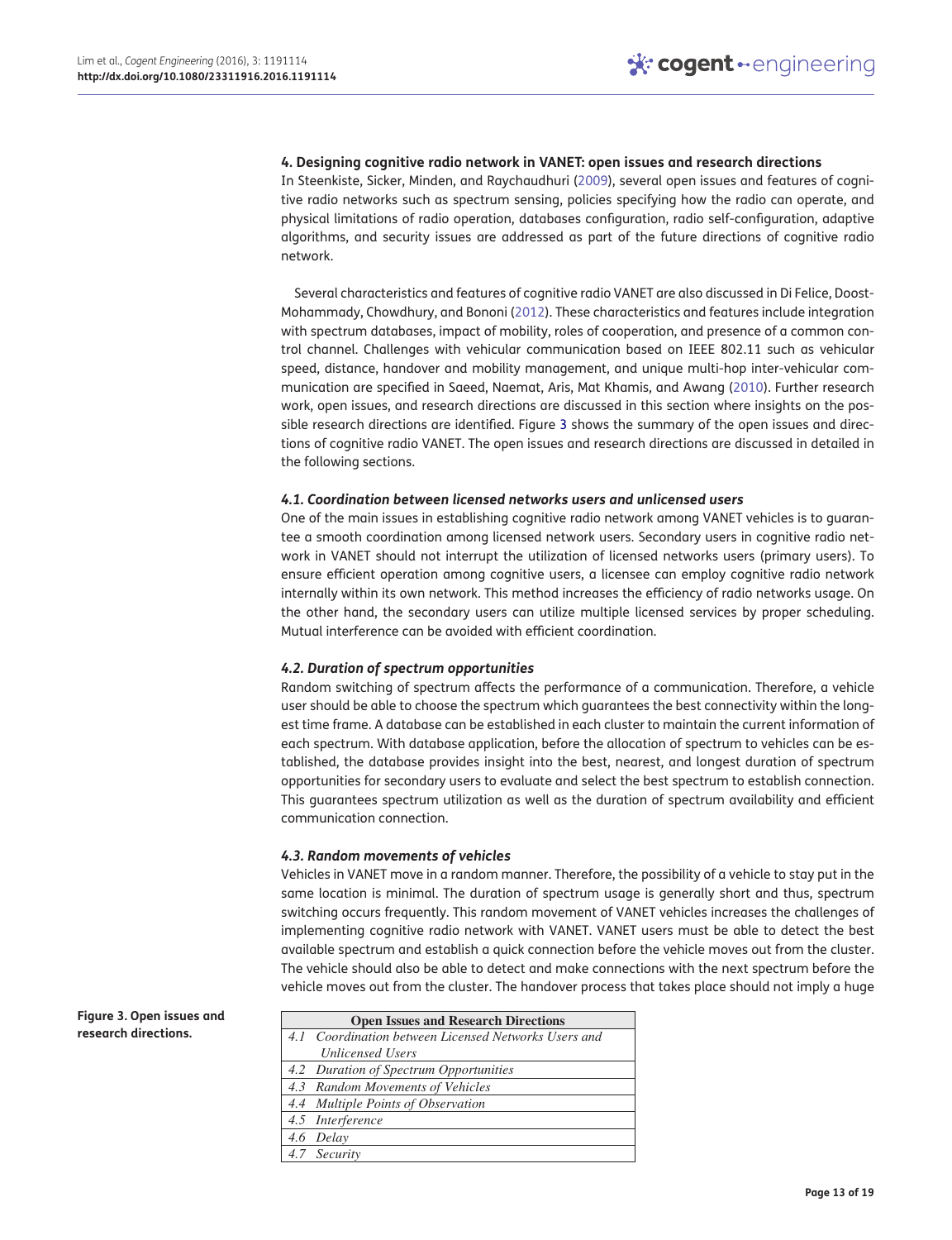effect on the communication links. The handover scheme in VANET holds a promising research possibility to ensure the viability of the implementation of cognitive radio network in VANET.

## *4.4. Multiple points of observation*

<span id="page-13-2"></span>Cognitive radio network (Kaur, [2014](#page-17-30)) offers multiple point spectrum observation for VANET users. Due to the ever-changing environment, the information obtained from each spectrum cannot be guaranteed as clusters are located near each other and the possibility of interference is relatively high. These uncertain outdoor factors cause false alarms in VANET where conditions such as available spectrums are not detected and non-idle spectrums are selected due to false data retrieved. Cognitive radio network in VANET is severely affected if the wrong dissemination of information is circulated. To avoid false alarms in multiple points of spectrum observation, a framework that ensures the reliability of data dissemination on each spectrum should be designed to ensure the efficiency and feasibility of cognitive radio network in VANET. A proper selection mechanism based on parameters which reflect the conditions of the current cognitive radio network conditions as well as the current VANET users locations should be integrated.

## *4.5. Interference*

<span id="page-13-3"></span>With primary and secondary users, interference between cognitive radio networks is the main issues to be faced. One of the solutions proposed in Kim and Gerla ([2012](#page-17-31)) suggests a cognitive multi-channel, multi-radio multi-cast protocol known as CoCast. CoCast is developed to overcome interference issues between Wi-Fi users as well as inter-vehicle users. Two additional features such as parallel frame transmission over orthogonal frequency division multiplexing (OFDM) sub-channels and network coding are used to exploit spectral diversity and sub-channel frames, respectively. Results show that the external interference effectively reduces in a multicast scenario, especially in a channel environment where channels overlap in frequency. With vehicles in VANET moving in a random manner and multiple points of spectrum observation (Lim, Chang, Alias, & Loo, [2015;](#page-17-32) Lim, Chang, & Yusoff, [2016](#page-17-33)), interference is an avoidable issue and thus, a proper framework as discussed in Zhao, Zhu, Chen, Zhu, and Li ([2013](#page-18-23)) and Jia, Lu, and Wang ([2014](#page-16-34)) should be designed to ensure secondary users can transmit under minimal interference environment without disturbing the physical process of adjustment in primary users.

## <span id="page-13-7"></span><span id="page-13-5"></span><span id="page-13-4"></span><span id="page-13-1"></span>*4.6. Delay*

VANET is initially developed to ensure safety messages can be sent across vehicles in VANET to minimize collisions and promote safety on the road. These safety messages must be transmitted without further delay. Any overdue safety messages losses its functionalities. Under cognitive radio network, spectrum sharing and spectrum allocation should be deployed under specified delay constraints. These delay constraints become stringent, especially in VANET applications. Therefore, a suitable framework should be employed to ensure delay in cognitive radio VANET is minimal. Parameters such as geo-location of VANET vehicles can be employed to ensure if the locations of VANET vehicles are identified under cognitive radio network framework and thus, proper spectrum allocation can be made to minimize transmission delay.

## *4.7. Security*

<span id="page-13-6"></span><span id="page-13-0"></span>In cognitive radio VANET, vehicles connect to an available spectrum and communicate from one vehicle to another vehicle randomly. This framework leads toward the vulnerability of the primary and secondary users to succumb to different malicious attacks (Mohammed & Al-Daraiseh, [2014](#page-17-34)). Attacks such as DoS and jamming should be identified before transmission begins to ensure safety of users are not violated. The detection and prevention of attacks in cognitive radio VANET should be properly designed to ensure the feasibility of cognitive radio VANET deployment in a real-time framework.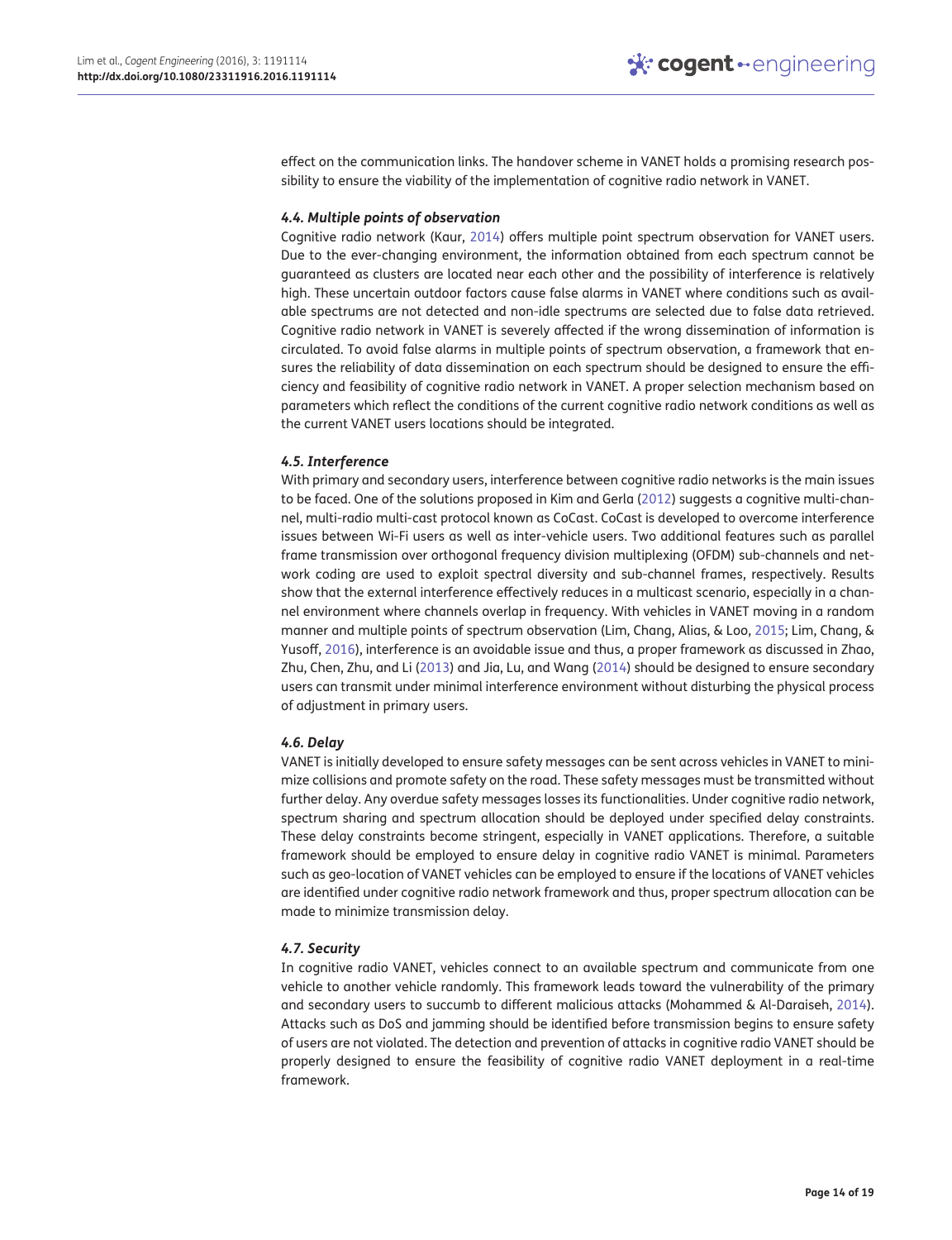## **5. Performance metrics**

<span id="page-14-0"></span>In this section, some of the performance metrics used to evaluate cognitive radio VANET are discussed. In Section [5.1,](#page-14-0) the common performance metrics are discussed. In section 5.2, with the use of Table [1](#page-14-1), the performance metrics are listed according to their applications.

## *5.1. List of performance metrics*

- (a) *Throughput* Throughput is used to measure the average packet transmitted per second.
- (b) *End-to-End Delay* End-to-end delay is used to measure the time it takes to get a packet transmitted from the source to the destination node.
- (c) *Transmission Overhead* Transmission overhead measures the excess time/excess data as compared to the normal packet transmission.
- (d) *Number of Messages per Node* Number of messages per node measures the number of messages a node received/sent.
- (e) *Minimum Number of Hops* Minimum number of hops measures the minimum number of routers/devices a packet goes through before reaching its destination node.
- (f) *Beacon Interval* Beacon interval measures the total time required for a beacon to get transmitted.
- (g) *Beacons per second* Beacons per second measure the number of beacons sent/broadcasted over a period of time in seconds.
- (h) *Density Estimation* Density estimation measures/predicts/estimates the node density of a certain area defined by user.
- (i) *Forwards per Route* Forwards per route measure the number of forwarded packet per path/ route.
- (j) *Warning Notification Time* Warning notification time measures the time it takes to notify or warn a user.
- (k) *Path Duration* Path duration measures the amount of time it takes to send/route a packet.
- (l) *Packet Success Rate* Packet success rate measures the percentage of a successfully transmitted packet for every attempt the packet is transmitted.
- (m) *Spectrum/Bandwidth Utilization* Spectrum or bandwidth utilization measures the percentage of spectrum/bandwidth used by the user on average.
- (n) *Computational Time* Computational time measures the complexity of the scheme used.

<span id="page-14-1"></span>

| <b>Table 1. Performance metrics</b> |                                                      |  |
|-------------------------------------|------------------------------------------------------|--|
| <b>Applications</b>                 | <b>Performance metrics</b>                           |  |
| Cognitive Radio                     |                                                      |  |
| <b>Beacons</b>                      | a, b, c, d, e, f, g, h, i                            |  |
| Spectrum Sensing                    | a, b, c, h, m, n, o, p, r                            |  |
| Geo-Location Database               | h, k, n, p                                           |  |
| Cross-Layer Design                  | a, b, c, l, n                                        |  |
| <b>MAC</b>                          | a, b, c, d, e, f, g, h, I, j, k, l, m, n, o, p, q, r |  |
| Test Beds                           | a, b, c, d, e, f, g, h, I, j, k, l, m, n, o, p, q, r |  |
| VANET                               |                                                      |  |
| Network Selection                   | a, b, c, d, e, f, g, h, I, j, k, l, m, n, o, p       |  |
| Cross-Layer Design                  | a, b, c, l, n                                        |  |
| Routing                             | a, b, c, d, e, h, I, k, l, n, p, q                   |  |
| Security                            | a, b, c, j, l, n, p, q, r                            |  |
| Simulators/Test beds                | a, b, c, d, e, f, g, h, I, j, k, l, m, n, o, p, q, r |  |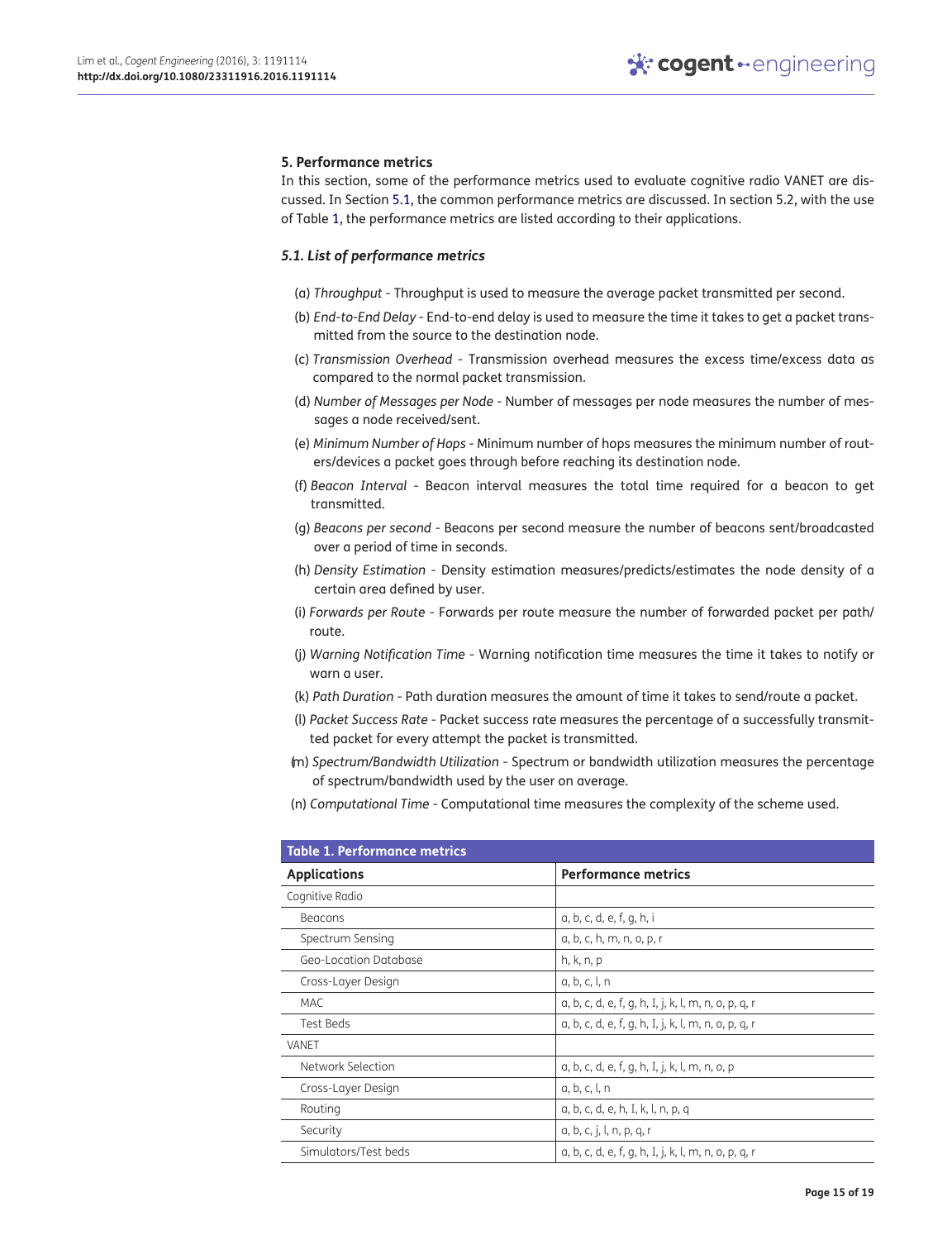- (o) *Transmitted/Received Power* Transmitted power measures the amount of power used to send a packet from source to destination node, whereas received power measures the amount of power when the packet reaches its destination node.
- (p) *Probability of Detection* Probability of detection measures the probability of a user getting detected.
- (q) *Recover Time* Recovery time measures the time it takes to recover a system.
- (r) *False Alarm Probability* False alarm probability measures the probability of getting false warnings or alarms.

## *5.2. Performance metrics and its applications*

In this section, the performance metrics are listed according to its applications. In Table [1](#page-14-1), the applications are divided into cognitive radio and VANET. The sub-applications are listed below. Table [1](#page-14-1) is listed according to Figure [1](#page-2-1) as discussed in the previous sections.

## <span id="page-15-4"></span>**6. Conclusion**

As described in this paper, despite the fact that considerable amount research work has been carried out in cognitive radio VANET, many practical problems still exist, which are yet to be solved. Several highlighted problems such as coordination between licensed and unlicensed users, duration of spectrum opportunities, multiple points of observation, interference, delay, and security are the main concerns in cognitive radio VANET. In addition, the current cognitive radio VANET uses mainly static networking parameters, even though cognitive radio network VANET is not static, and constantly exposed to ever-changing nature, fluctuating interference, high mobility, improper scheduling, and security breach. The lack of adaptivity and optimization of the current cognitive radio VANET makes cognitive radio VANET less efficient in terms of communication. Currently, cognitive radio VANET still has many loose ends which prevent the proper deployment of the framework. In order to ensure the applicability of cognitive radio VANET, proper framework which addresses the issues discussed in this paper should be developed. We are currently developing an integrated model which targets the deployment of a proper database. The database proposed uses parameters such as the locations of VANET vehicles, power model, and signal-to-noise ratio to address the issue of spectrum allocation in cognitive radio VANET. The proposed integrated model focuses on a make-before-break concept to ensure delay does not limit the transmission quality during a spectrum handover.

#### **Funding**

This research was funded in part by Motorola Solutions.

#### **Author details**

Joanne Mun-Yee Lim[1](#page-0-1) E-mail: [jlmy555@gmail.com](mailto:jlmy555@gmail.com) Yoong Choon Chang<sup>2</sup> E-mail: [ycchang@utar.edu.my](mailto:ycchang@utar.edu.my) Mohamad Yusoff Alias<sup>[3](#page-0-1)</sup> E-mail: [yusoff@mmu.edu.my](mailto:yusoff@mmu.edu.my)

Jonathan Lo[o4](#page-0-1)

E-mail: [J.Loo@mdx.ac.uk](mailto:J.Loo@mdx.ac.uk)

<span id="page-15-0"></span><sup>1</sup> Faculty of Engineering, SEGi University, Jalan Teknologi, Kota Damansara, Petaling Jaya 47810, Selangor, Malaysia.

- <span id="page-15-1"></span><sup>2</sup> Lee Kong Chian Faculty of Engineering & Science, Universiti Tunku Abdul Rahman Sungai Long Campus, Jalan Sungai Long, Bandar Sungai Long, Kajang 43000, Selangor, Malaysia.
- <span id="page-15-2"></span><sup>3</sup> Faculty of Engineering, Multimedia University, Persiaran Multimedia, Cyberjaya 63100, Selangor, Malaysia.
- <span id="page-15-3"></span><sup>4</sup> School of Science and Technology, Middlesex University, London NW44BT, UK.

#### **Citation information**

Cite this article as: Cognitive radio network in vehicular ad hoc network (VANET): A survey, Joanne Mun-Yee Lim, Yoong Choon Chang, Mohamad Yusoff Alias & Jonathan Loo, *Cogent Engineering* (2016), 3: 1191114.

#### **References**

- <span id="page-15-11"></span>Ajaltouni, H. E. ([2012\)](#page-10-0). *An efficient QoS MAC for IEEE802.11p over cognitive multichannel vehicular networks* (thesis). University of Ottawa.
- <span id="page-15-9"></span>Amoroso, A., Marfia, G., Roccetti, M., & Pau, G. ([2012a](#page-8-2)). To live and drive in L. A.: Measurements from a real intervehicular accident alert test (pp. 328–332). Conference on wireless communications and networking, Paris.
- <span id="page-15-10"></span>Amoroso, A., Marfia, G., Roccetti, M., & Pau, G. [\(2012b\)](#page-8-3). *Creative testbeds for VANET research: A new methodology* (pp. 477–481). Conference on consumer communications and networking, Las Vegas.
- <span id="page-15-7"></span>Asefi, M., C′espedes, S., Shen, X., & Mark, J. W. [\(2011\)](#page-6-0). *A seamless quality-driven multi-hop data delivery scheme for video streaming in urban VANET scenarios* (pp. 1–5). Conference on communications, Kyoto.
- <span id="page-15-8"></span>Asefi, M., Mark, J. W., & Shen, X. [\(2011](#page-7-0)). *An applicationcentric inter-vehicle routing protocol for video streaming over multi-hop urban VANETs* (pp. 1–5). Conference on communications, Kyoto.
- <span id="page-15-5"></span>Axell, E., Leus, G., Larsson, E. G., & Poor, H. [\(2012\)](#page-3-0). Spectrum sensing for cognitive radio : State-of-the-art and recent advances, IEEE Signal Processing Magazine*, 29*, 101–116. <http://dx.doi.org/10.1109/MSP.2012.2183771>
- <span id="page-15-6"></span>Baldini, G., Sturman, T., Biswas, A. R., Leschhorn, R., G′odor, G., & Street, M. [\(2012](#page-4-0)). Security aspects in software defined radio and cognitive radio networks: A survey and a way ahead. *IEEE Communications, Surveys & Tutorials, 14*, 355–379.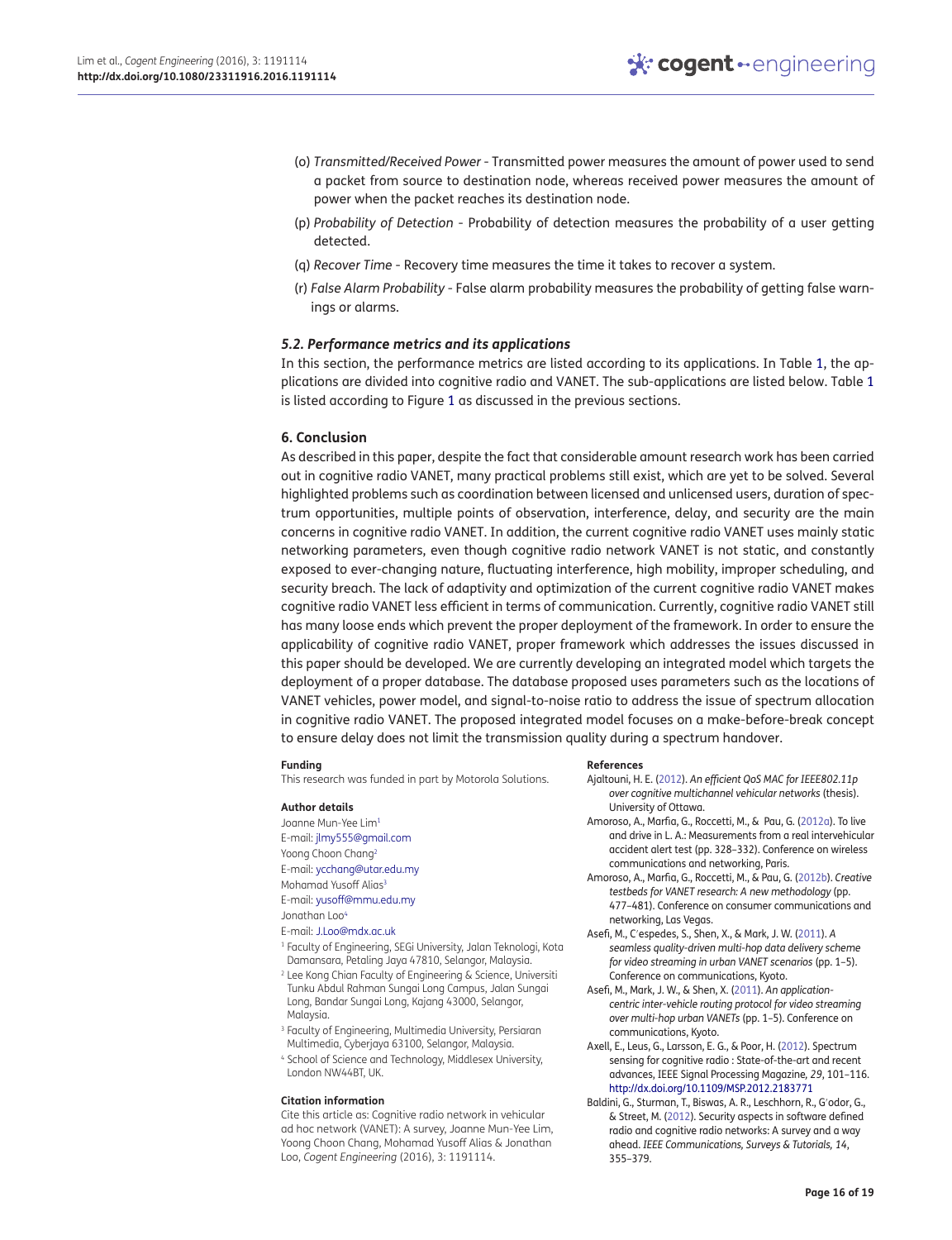<span id="page-16-4"></span>Barrachina, J., Garrido, P., Fogue, M., Martinez, F. J., Cano, J. C., Calafate, C. T., & Manzoni, P. [\(2012\)](#page-1-0). VEACON: A vehicular accident ontology designed to improve safety on the roads. *Jour[na](http://dx.doi.org/10.1016/j.jnca.2012.07.013)l of Network and Computer Applications, 35*, 1891–1900.

#### <http://dx.doi.org/10.1016/j.jnca.2012.07.013>

- <span id="page-16-13"></span>Barradi, M., Hafid, A. S., Gallardo, J. R. ([2010\)](#page-6-1). *Establishing strict priorities in IEEE 802.11p WAVE vehicular networks* (pp. 1–6) Conference on IEEE global telecommunications, Miami.
- <span id="page-16-20"></span>Barve, S. S., & Kulkarni, P. [\(2012](#page-7-1)). A performance based routing classification in cognitive radio networks. *In[te](http://dx.doi.org/10.5120/6370-8762)rnational Journal of Computer Applications, 44*, 11–21. <http://dx.doi.org/10.5120/6370-8762>
- <span id="page-16-24"></span>Bernsen, J., & Manivannan, D. [\(2012](#page-8-4)). RIVER: A reliable intervehicular routing protocol for vehicular ad hoc networks. *Computer Networks, 56*, 3795–3807[.](http://dx.doi.org/10.1016/j.comnet.2012.08.017) <http://dx.doi.org/10.1016/j.comnet.2012.08.017>
- <span id="page-16-17"></span>Buchenscheit, A., Schaub, F., Kargl, F., & Weber, M. [\(2009](#page-6-2)). *A VANET-based emergency vehicle warning system* (pp. 1–8). Conference on vehicular networking, Tokyo.
- <span id="page-16-7"></span>Chang, B. J., Liang, Y. H., Lai, J. T., & Wang, J. W. [\(2012\)](#page-4-1). *Cross-layer-based real-time local repair for multicasting in distributed vehicular ad hoc networks* (pp. 1–6). Conference on world telecommunications congress, Beijing.
- <span id="page-16-8"></span>Chen, S., & Wyglinski, A. M. [\(2009\)](#page-5-0). Efficient spectrum utilization via cross-layer optimization in distributed cognitive ra[d](http://dx.doi.org/10.1016/j.comcom.2009.05.016)io networks. *Computer Communications, 32*, 1931–1943.
	- <http://dx.doi.org/10.1016/j.comcom.2009.05.016>
- <span id="page-16-29"></span>Chen, Z., Guo, N., & Qiu, R. C. [\(2011](#page-10-1)). *Building a cognitive radio network testbed* (pp. 91–96). In Proceedings of IEEE southeastcon, Nashville.
- <span id="page-16-31"></span> Choi, B. S. C., Im, H., Lee, K. C., & Gerla, M. ([XXXX\)](#page-10-2). CCH: Cognitive channel hopping in vehicular ad hoc networks, Conference on vehicular technology*, 201*, 1–5.
- <span id="page-16-2"></span>Chung, S., Yoo, J., Kim, C. ([2009\)](#page-1-1). *A cognitive MAC for VANET based on the WAVE systems* (pp. 41–46). Conference on advanced communication technology, Phoenix Park.
- <span id="page-16-6"></span>Datla, D., Wyglinski, A. M., & Minden, G. J. [\(2009](#page-3-1)). A spectrum surveying framework for dynamic spectrum access networks. *I[E](http://dx.doi.org/10.1109/TVT.2009.2021601)EE Transactions on Vehicular Technology, 58*, 4158–4168.

<http://dx.doi.org/10.1109/TVT.2009.2021601>

- <span id="page-16-5"></span>Denkovska, M., Latkoski, P., & Gavrilovska, L. ([2011](#page-2-2)). *Geolocation database approach for secondary spectrum usage of TVWS* (pp. 369–372). Conference on 19th telecommunications forum, Las vegas.
- <span id="page-16-3"></span>Derakhshani, M., Le-Ngoc, T., Vu, M. [\(2010](#page-1-2)). *Interference and outage analysis in a cognitive radio network with beacon* (pp. 261–264). Conference on 25th biennial symposium on communications, Stockholm.
- <span id="page-16-33"></span>Di Felice, M., Chowdhury, K. R., & Bononi, L. [\(2010](#page-12-1)). *Analyzing the potential of cooperative cognitive radio technology on inter-vehicle communication* (pp. 1–6). Conference on wireless days, Venice.
- <span id="page-16-30"></span>Di Felice, M., Doost-Mohammady, R., Chowdhury, K. R., & Bononi, L. [\(2012](#page-10-3)). Smart radios for smart vehicles: Cognitive vehicular networks. *IEEE Vehicular Technology Magazine, 7*, 26–33[.](http://dx.doi.org/10.1109/MVT.2012.2190177)

## <http://dx.doi.org/10.1109/MVT.2012.2190177>

- <span id="page-16-25"></span>Doost-Mohammady, R., Chowdhury, K. R. ([2012](#page-9-0)). *Design of spectrum database assisted cognitive radio vehicular networks*. Conference on cognitive radio oriented wireless networks, Sydney.
- <span id="page-16-28"></span>Fawaz, K., Ghandour, A., Olleik, M., & Artai, H. [\(2010\)](#page-10-4). *Improving reliability of safety applications in vehicle ad hoc networks through the implementation of a cognitive network*. (798–805). Conference on telecommunications, Singapore.
- <span id="page-16-19"></span>Felice, M. D., Chowdhur, K. R., & Bononi, L. [\(2011](#page-6-3)). *Cooperative spectrum management in cognitive vehicular ad hoc networks* (pp. 47–54). Conference on vehicular networking, St. Petersburg.
- <span id="page-16-22"></span>Fonseca, A., & Vaz~ao, T. ([2012](#page-8-5)). Applicability of position-based routing for VANET in highways and urban environment, *Journal of Network and Computer Applications, 36*, 961–973.
- <span id="page-16-9"></span>Francisco, J. M., Toh, C. K., Cano, J. C., Calafate, C. T., & Manzoni, P. [\(2009](#page-5-1)). A survey and comparative study of simulators for vehicular ad hoc networks (VANETs). *Wireless Communications and Mobile Computing, 11*, 813–828.
- <span id="page-16-21"></span>Franklin, A. A., Pak, J., Jung, H., Kim, S., You, S., Um, J., … Kim, C.[\(2010](#page-7-2)). *Cognitive radio test-bed based on ECMA-392 international standard* (pp. 1026–1030). Conference on 7th international symposium on wireless communications systems, York.
- <span id="page-16-26"></span>Ganan, C., Loo, J., Ghosh, A., Esparza, O., Rene1, S., Munoz, J. L. ([2012\)](#page-9-1). *Analysis of inter-RSU beaconing interference in VANETs*. Conference on international workshop on multiple access communications, Ireland.
- <span id="page-16-23"></span>Gerla, M., & Kleinrock, L. ([2011\)](#page-8-6). Vehicular networks and the future of the mobile internet. *Computer Networks, 55*, 457–469[.](http://dx.doi.org/10.1016/j.comnet.2010.10.015)
- <span id="page-16-27"></span><http://dx.doi.org/10.1016/j.comnet.2010.10.015> Gerla, M., Weng, J. T., Giordano, E., & Pau, G. [\(2012](#page-9-2)). Vehicular testbeds - model validation before large scale deployment. *Journal of Communications, 7*, 451–457.
- <span id="page-16-0"></span>Ghandour, A. J., Fawaz, K., & Artail, H. ([2011\)](#page-1-3). *Data delivery guarantees in congested vehicular ad hoc networks using cognitive networks* (pp. 871–876). Conference on wireless communications and mobile computing, Doha.
- <span id="page-16-15"></span>Gonzalez, A. L., Picone, M., & Colabrese, S. ([2012](#page-6-4)). *Cognitive radio and applications*. Rome: Sapienza University Di Roma.
- <span id="page-16-32"></span>Gozalvez, J., Sepulcre, M., & Bauza, R. [\(2012](#page-11-1)). IEEE 802.11p vehicle to infrastructure communications in urban environments. *IEEE Communications Magazine, 50*, 176– 183.<http://dx.doi.org/10.1109/MCOM.2012.6194400>
- <span id="page-16-12"></span>Hamieh, A., Ben-Othman, J., & Mokda, L. ([2009\)](#page-5-2). *Detection of radio interference attacks in VANET* (pp. 5077–5081). Proceedings of the 28th IEEE conference on global telecommunications, Honolulu.
- <span id="page-16-11"></span>Hernández-Jayo, U., Sainz, N., Iglesias, I., Elejoste, M. P., Jiménez, D., & Zumalde, I. [\(2012](#page-5-3)). *IEEE802.11p field operational test implementation and driver assistance services for enhanced driver safety* (pp. 305–310). Conference on consumers communications and networking, Las vegas.
- <span id="page-16-1"></span>Hu, X., Chen, Z., & Li, F. [\(2012](#page-1-4)). Efficient and multi-level privacypreserving communication protocol for VANET. *Computers and Electrical Engineering, 38*, 573–581.
- <span id="page-16-18"></span>IEEE Std 1609.3-2010. ([2010](#page-6-5)). *IEEE standard for wireless access in vehicular environments (WAVE) - networking services* (pp. 1–144). Revision of IEEE standard 1609.3-2007.
- <span id="page-16-16"></span>Islam, M. H., Koh, C. L., Oh, S. W., Qing, X., Lai, Y. Y., Wang, C., … Toh, W. [\(2008](#page-6-6)). *Spectrum survey in Singapore: Occupancy measurements and analyses* (pp. 1–7). 3rd International Conference on cognitive radio oriented wireless networks and communications, Luxemborg.
- <span id="page-16-14"></span>Jarupan, B. [\(2009\)](#page-6-7). *Cross-layer design for location and delay aware communication in vehicular networks*. The Ohio State university thesis, Columbus.
- <span id="page-16-34"></span>Jarupan, B., & Ekici, E. [\(2011](#page-13-1)). A survey of c[ro](http://dx.doi.org/10.1016/j.adhoc.2010.11.007)ss-layer design for VANETs. *Ad Hoc Networks, 9*, 966–983. <http://dx.doi.org/10.1016/j.adhoc.2010.11.007>
- <span id="page-16-10"></span>Javed, M. A., & Khan, J. Y. ([2011\)](#page-5-4). *A geocasting technique in an IEEE802.11p based vehicular ad hoc network for road traffic management* (pp. 1–6). Conference on Australasian telecommunication networks and applications, Melbourne.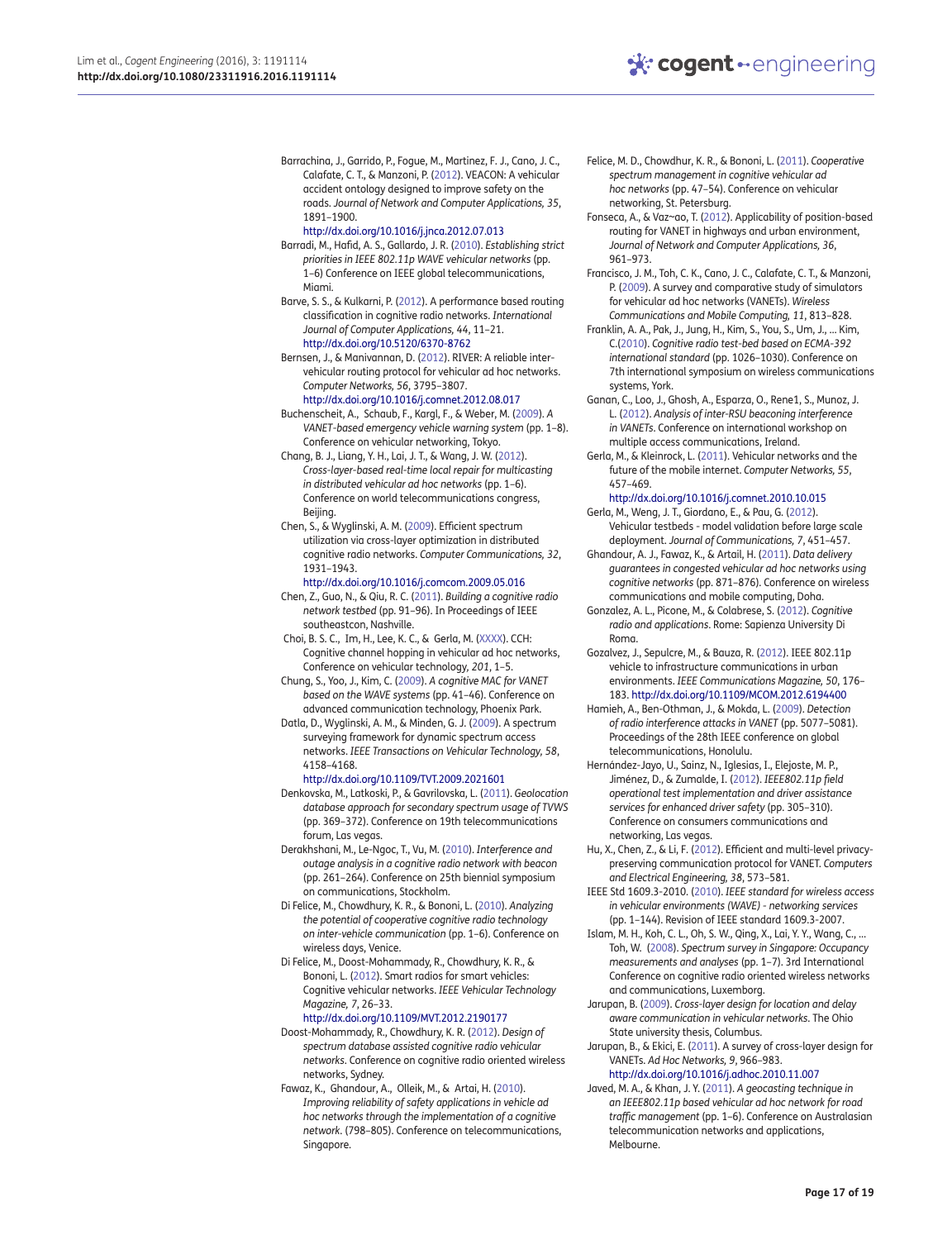<span id="page-17-13"></span>Jia, D., Lu, K., & Wang, J. [\(2014](#page-5-5)). A disturbance-adaptive design for vanet-enabled vehicle platoon. *IEEE Transactions on Vehicular Technology, 63*, 527–539[.](http://dx.doi.org/10.1109/TVT.2013.2280721)

<http://dx.doi.org/10.1109/TVT.2013.2280721>

- <span id="page-17-18"></span>Jiang, D., & Delgrossi, L. [\(2008](#page-9-3)). *IEEE 802.11p: Towards an international standard for wireless access in vehicular environments* (pp. 2036–2040). Conference on IEEE vehicular technology, Singapore.
- <span id="page-17-8"></span>Jiang, T., Alfadhl, Y., & Chai, K. K. [\(2011\)](#page-4-2). *Efficient dynamic scheduling scheme between vehicles and roadside units based on IEEE 802.11p/WAVE communication standard* (pp. 120–125).Conference on ITS telecommunications, St. Petersburg.
- <span id="page-17-30"></span>Kakkasageri, M. S., & Manvi, S. S. [\(2011](#page-13-2)). Intelligent infromation dissemination in vehicular ad hoc networks. *International Journal of Ad hoc, Sensor and Ubiquitous Computing, 2*, 112–123[.](http://dx.doi.org/10.5121/ijasuc)
	- <http://dx.doi.org/10.5121/ijasuc>
- <span id="page-17-31"></span>Karimi, H. R. [\(2011](#page-13-3)). *Geolocation databases for white space devices in the UHF TV bands: Specification of maximum permitted emission levels* (pp. 443–454). Conference on new frontiers in dynamic spectrum access networks, Aachen.
- <span id="page-17-7"></span>Kaur, S. [\(2014](#page-3-2)). Intelligent in wireless networks with cognitive radio networks. *IETE Technical Review, 30*, 6–11.
- <span id="page-17-26"></span>Kim, W., & Gerla, M. ([2012\)](#page-11-2). Cognitive multicast with partially overlapped channels in vehicular ad hoc networks. *Ad hoc networks,11*, 2016–2025.
- <span id="page-17-16"></span>Kim, J., Krunz, M. [\(2011](#page-8-7)). *Spectrum-aware beaconless geographical routing protocol for mobile cognitive radio networks* (pp. 1–5). Conference on IEEE global telecommunications, Istanbul.
- <span id="page-17-10"></span>Kim, W., Oh, S. Y., Gerla, M., & Lee, K. C. [\(2011](#page-5-6)). *CoRoute: A new cognitive anypath vehicular routing protocol* (pp. 766– 711). Conference on wireless communications and mobile computing, Istanbul.
- <span id="page-17-4"></span>Kirsch, N. J., O'Connor, B. M. [\(2011](#page-2-3)). *Improving the performance of vehicular networks in high traffic density conditions with cognitive radios* (pp. 552–556). Conference on IEEE intelligent vehicle symposium, Baden.
- <span id="page-17-19"></span>Kondareddy, Y. R. [\(2008\)](#page-9-4). *MAC and routing protocols for multihop cognitive radio networks*. Auburn university thesis, Auburn.
- <span id="page-17-2"></span>Lei, Z., & Chin, F. [\(2008](#page-1-5)). A reliable and power efficient beacon structure for cognitive radio systems. *IEEE Transactions on Broadcasting, 54*, 182–187.
- <span id="page-17-32"></span>Li, H., & Irick, D. K. [\(2010](#page-13-4)). *Collaborative spectrum sensing in cognitive radio vehicular ad hoc networks: Belief propagation on highway* (pp. 1–5). Conference On vehicular technology, Taipei.
- <span id="page-17-33"></span>Liang, Y. C., Chen, K. C., Li, G. Y., & Mähönen, P. [\(2008\)](#page-13-5). Cognitive radio networking and communications: an overview. *IEEE Transactions on Vehicular Technology, 60*, 3386–3407.
- <span id="page-17-11"></span>Lim, J. M. Y., Chang, Y. C., Alias, M. Y., & Loo, J. [\(2015](#page-5-7), June). Joint optimization and threshold structure dynamic programming with enhanced priority scheme for adaptive VANET MAC. *Wireless Networks,* 1–17.
- <span id="page-17-27"></span>Lim, J. M. Y, Chang, Y. C., & Yusoff, M. [\(2016](#page-11-3), March 27–28). *A Novel Optimization Scheme for Human-Computer Cognitive VANET Interaction with Information System Integration*. 5th International Conference on Human Computing, Education and Information Management System, Sydney.
- <span id="page-17-6"></span>Liu, Y., Hu, S., Xiao, Y., & Liu, X. [\(2010](#page-3-3)). *CSMA/CA-based MAC protocol in cognitive radio network* (pp. 163–167). Conference on 3rd IET wireless, mobile and multimedia networks, China.
- <span id="page-17-9"></span>Liu, J., Ren, P., Xue, S., & Chen, H. [\(2012](#page-4-3)). *Expected path duration maximized routing algorithm in Cr-Vanets* (pp. 723–727). Conference on communications in China: wireless networking and applications, China.

<span id="page-17-28"></span>Lo, B. F., Akyildiz, I. F., & Al-Dhelaan, A. M. [\(2010](#page-11-4)). Efficient recovery control channel design in cognitive radio ad hoc networks. *I[E](http://dx.doi.org/10.1109/TVT.2010.2073725)EE Transactions on Vehicular Technology, 59*, 4513–4526.

## <http://dx.doi.org/10.1109/TVT.2010.2073725>

- <span id="page-17-3"></span>Luo, C, Yu, F. R., Ji, H., & Leung, V. C. M. ([2010\)](#page-1-6). Cross-layer design for TCP performance improvement in cognitive radio networks. *Vehicular Technology, IEEE Transactions, 59*, 2485–2495.
- <span id="page-17-21"></span>Marfia, G., Roccetti, M., Amoroso, A., Gerla, M., Pau, G., & Lim, J. H. ([2011\)](#page-10-5). *Cognitive cars: Constructing a cognitive playground for VANET research testbeds*. Proceedings of the 4th International Conference on Cognitive Radio and Advanced Spectrum Management, Spain.
- <span id="page-17-1"></span>Maslekar, N., Mouzna, J., Boussedjra, M., & Labiod, H. [\(2012](#page-1-7)). CATS: An adaptive traffic signal system based on car-tocar communication, *Journal of Network and Computer Applications, 36*, 1308–1315.
- <span id="page-17-34"></span>Maurizio, M., & Vlad, P. [\(2011\)](#page-13-6). Cognitive radio communications for vehicular technology – wavelet applications. *Vehicular Technologies: Increasing connectivity, 13*, 223–238.
- <span id="page-17-25"></span>Mitola, J., & Maguire, G. Q. ([1999\)](#page-11-5). Cognitive radio: making software radios more personal. *IEEE Personal Communications, 6*, 13–18[.](http://dx.doi.org/10.1109/98.788210)
	- <http://dx.doi.org/10.1109/98.788210>
- <span id="page-17-15"></span>Mohammed, M. A., & Al-Daraiseh, A. A. [\(2014](#page-7-3)). Toward secure vehicular ad hoc network: a survey. *IETE Technical Review, 29*, 80–89.
- <span id="page-17-5"></span>Muraleedharan, R., & Osadciw, L. A. [\(2009](#page-3-4)). *Cognitive security protocol for sensor based VANET using swarm intelligence* (pp. 288–290). Conference on signals, systems and computers, Pacific Grove.
- <span id="page-17-22"></span>Nair, R., Soh, B., Chilamkurti, N., & Park, J. J. J. H. [\(2012](#page-10-6)). Structure-free message aggregation and routing in traffic information system (SMART). *Journal of Network and Computer Applications, 36*, 974–980.
- <span id="page-17-17"></span>Ngoga, S. R., Yao, Y., & Popescu, A. [\(2012](#page-9-5)). *Beacon-enabled cognitive access for dynamic spectrum access* (pp. 49–56). Conference on next generation internet, Karlskrona.
- <span id="page-17-14"></span>Niyato, D., Hossain, E., & Wang, P. [\(2011\)](#page-7-4). Optimal channel access management with qos support for cognitive vehicular networks. *IEEE Transactions on Mobile Computing, 10*, 573–591[.](http://dx.doi.org/10.1109/TMC.2010.191)
	- <http://dx.doi.org/10.1109/TMC.2010.191>
- <span id="page-17-24"></span> Nyanhete, E. R., Mzyece, M., & Djouani, K. [\(2011](#page-10-7)). *Operation and performance of cognitive radios in vehicular environments*. Conference on SATNAC, Tshwane.
- <span id="page-17-20"></span>Oliveira, R., Luís, M., Furtado, A., Bernardo, L., Dinis, R., & Pinto, P. [\(2012](#page-9-6)). Improving path duration in high mobility vehicular ad hoc networks. *Ad hoc Networks, 11*, 89–103.
- <span id="page-17-12"></span>Pan, M., Li, P., & Fang, Y. ([2012\)](#page-5-8). Cooperative communication aware link scheduling for cognitive vehicular networks. *IEEE Journal on Selected Areas in Communications, 30*, 760–768[.](http://dx.doi.org/10.1109/JSAC.2012.120510)
	- <http://dx.doi.org/10.1109/JSAC.2012.120510>
- <span id="page-17-23"></span>Pu Wang, P., Jun Fang, J., Ning Han, N., & Hongbin Li, H. [\(2010](#page-10-8)). Multiantenna-assisted spectrum sensing for cognitive radio. *IEEE [Tr](http://dx.doi.org/10.1109/TVT.2009.2037912)ansactions on Vehicular Technology, 59*, 1791–1800.
	- <http://dx.doi.org/10.1109/TVT.2009.2037912>
- <span id="page-17-0"></span>Qiu, R. C., Chen, Z., Guo, N., Son, Y., Zhang, P., Li, H., & Lai, L. ([2010\)](#page-1-8). *Towards a real-time cognitive radio network testbed: architecture, hardware platform, and application to smart grid* (pp. 1–6). Conference on IEEE workshop on networking technologies for software defined radio networks, Boston.
- <span id="page-17-29"></span>Rasheed, H., & Rajatheva, N. [\(2011](#page-12-2)). Spectrum sensing for cognitive vehicular networks over composite fadi[ng](http://dx.doi.org/10.1155/2011/630467). *International Journal of Vehicular Technology,* 1–9. <http://dx.doi.org/10.1155/2011/630467>